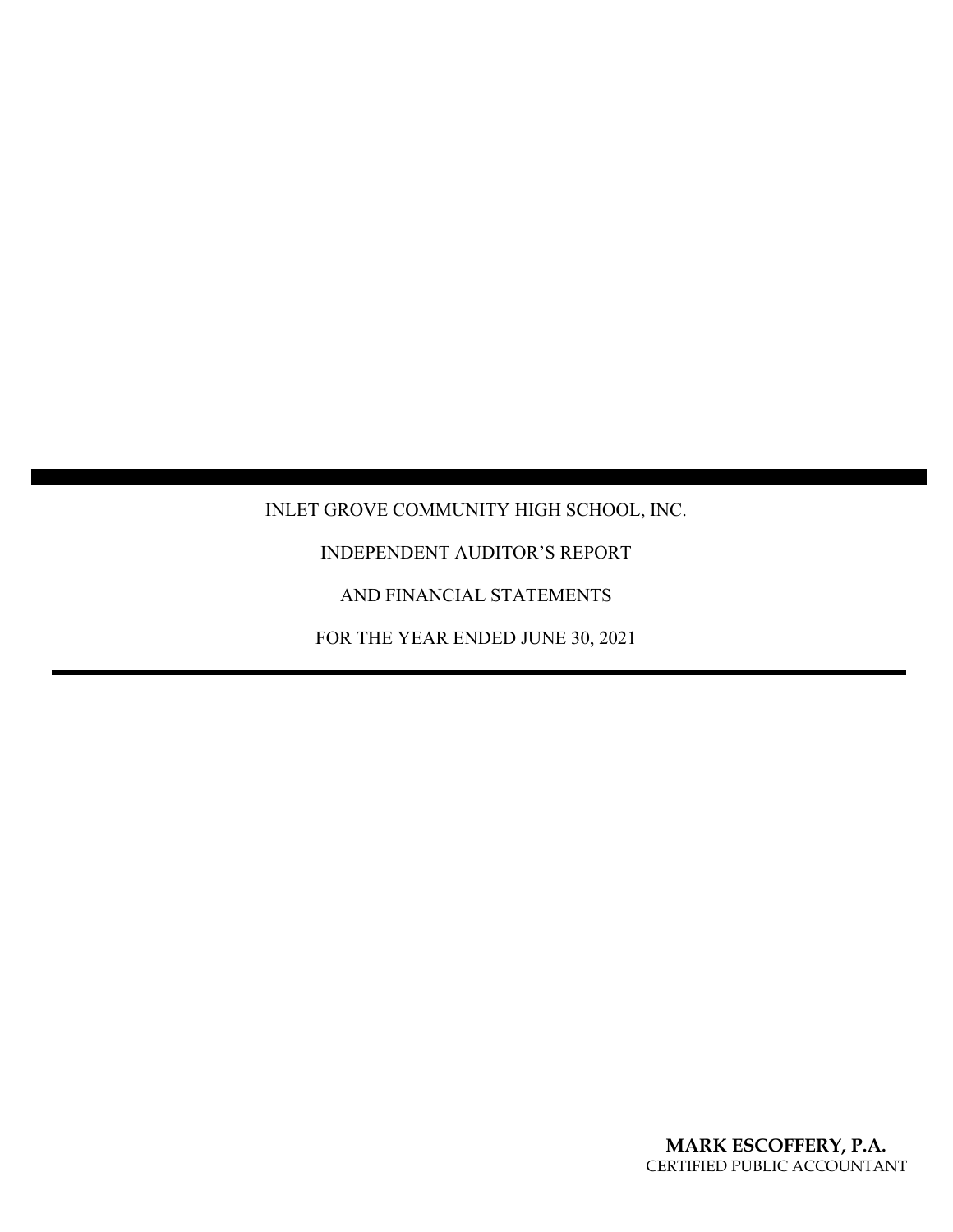# **INLET GROVE COMMUNITY HIGH SCHOOL, INC.**

# **TABLE OF CONTENTS**

| <b>Independent Auditor's Report</b>                                                                                                                                                                                  | $1-2$     |
|----------------------------------------------------------------------------------------------------------------------------------------------------------------------------------------------------------------------|-----------|
| <b>Management's Discussion and Analysis</b>                                                                                                                                                                          | $3 - 6$   |
| <b>Governmental Fund (General Fund) Balance Sheet</b>                                                                                                                                                                | 7         |
| <b>Statement of Net Position</b>                                                                                                                                                                                     | 8         |
| <b>Reconciliation of the Governmental Fund</b><br><b>Balance Sheet To the Statement of Net Assets</b>                                                                                                                | 9         |
| <b>Statement of Governmental Fund Revenues,</b><br><b>Expenditures and Changes in Fund Balance</b>                                                                                                                   | 10        |
| <b>Statement of Activities</b>                                                                                                                                                                                       | 11        |
| <b>Reconciliation of Statement of Revenues, Expenditures and</b><br><b>Changes in Fund Balance of Governmental Fund to the Statement of</b><br><b>Activities</b>                                                     | 12        |
| <b>Statement of Revenues, Expenditures and Changes In Fund</b><br><b>Balance -Budget (GAAP Basis) and Actual - All Governmental</b><br><b>Fund Types</b>                                                             | $13 - 14$ |
| <b>Notes to Financial Statements</b>                                                                                                                                                                                 | $15-29$   |
| Report on internal Control Over Financial Reporting and on<br><b>Compliance and Other Matters Based on an Audit of Financial</b><br><b>Statements Performed in Accordance with Government Auditing</b><br>Standards. | $30 - 31$ |
| <b>Management Letter</b>                                                                                                                                                                                             | $32 - 33$ |
| <b>Supplementary Information</b>                                                                                                                                                                                     | 34-37     |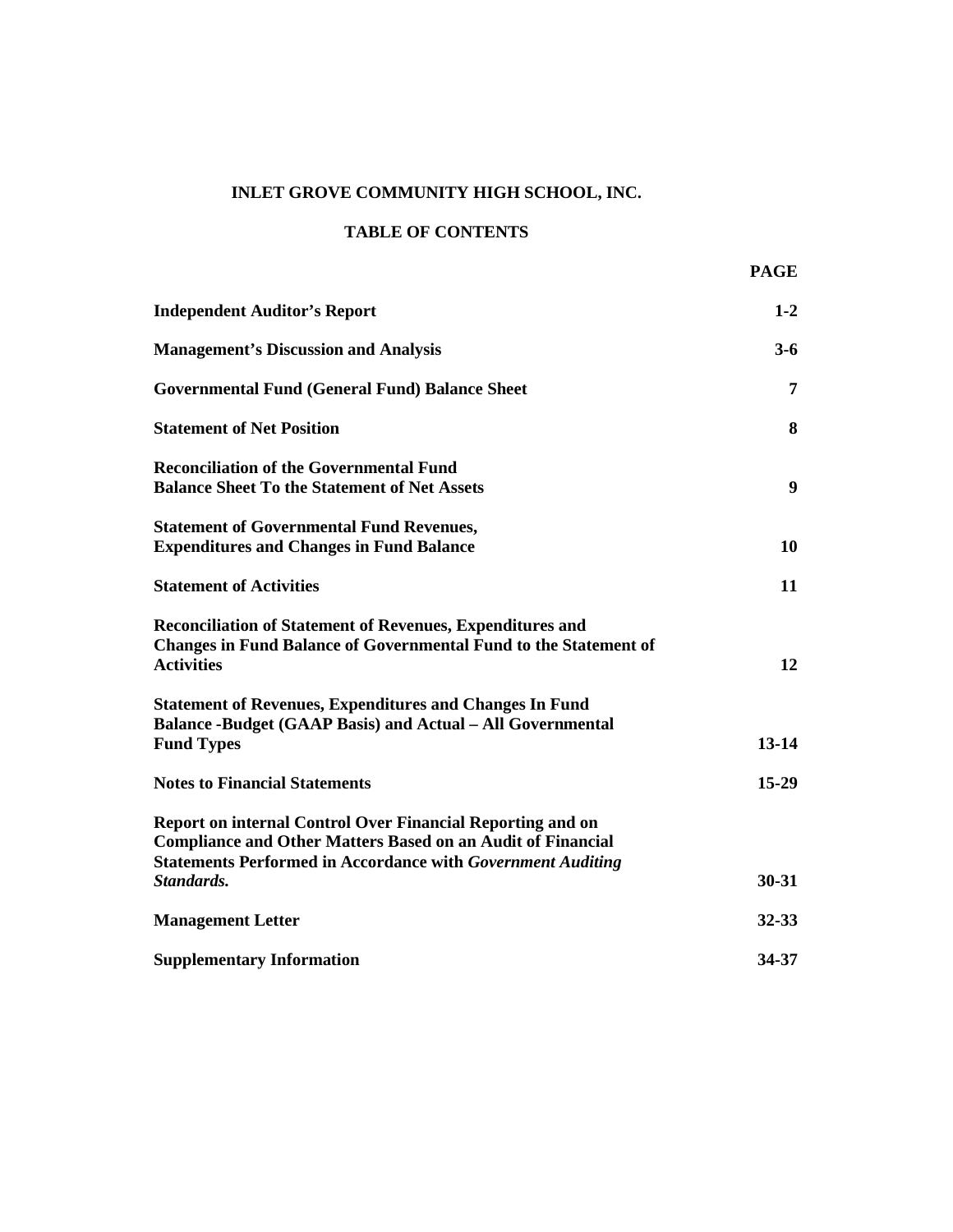*Mark Escoffery, P.A.* 

*Certified Public Accountant* 

8645 N. Military Trail Palm Beach Gardens, FL 33410

Tel (561) 627-1404<br>Fax (561) 627-3844

# **INDEPENDENT AUDITOR'S REPORT**

To the Board Members of Inlet Grove Community High School, Inc.  $600 \text{ W } 28^{\text{th}}$  Street Riviera Beach, Florida 33404

I have audited the accompanying Financial Statements of the governmental activities, and each major fund, of Inlet Grove Community High School, Inc. ("the School") (a nonprofit organization) as of and for the year ended June 30, 2021, which collectively comprise the School's basic financial statements as listed in the foregoing Table of Contents. These financial statements are the responsibility of the Management of the School. My responsibility is to express an opinion on these financial statements based on my audit.

## *Management's Responsibility for the Financial Statements*

Management is responsible for the preparation and fair presentation of these financial statements in accordance with accounting principles generally accepted in the United States of America; this includes the design, implementation, and maintenance of internal control relevant to the preparation and fair presentation of financial statements that are free from material misstatements, whether due to fraud or error.

## *Auditor's Responsibility*

My responsibility is to express an opinion on these financial statements based on my audit. I conducted my audit in accordance with auditing standards generally accepted in the United States of America. Those standards require that I plan and perform the audit to obtain reasonable assurance about whether the financial statements are free of material misstatement.

An audit involves performing procedures to obtain audit evidence about the amounts and disclosures in the financial statements. The procedures selected depend on the auditor's judgment, including the assessment of the risks of material misstatement of the financial statements, whether due to fraud or error. In making those risk assessments, the auditor considers internal control relevant to the entity's preparation and fair presentation of the financial statements in order to design audit procedures that are appropriate in the circumstances, but not for the purpose of expressing an opinion on the effectiveness of the entity's internal control. Accordingly, I express no such opinion. An audit also includes evaluating the appropriateness of accounting policies used and the reasonableness of significant accounting estimates made by management, as well as evaluating the overall presentation of the financial statements.

I believe that the audit evidence I have obtained is sufficient and appropriate to provide a basis for my opinion.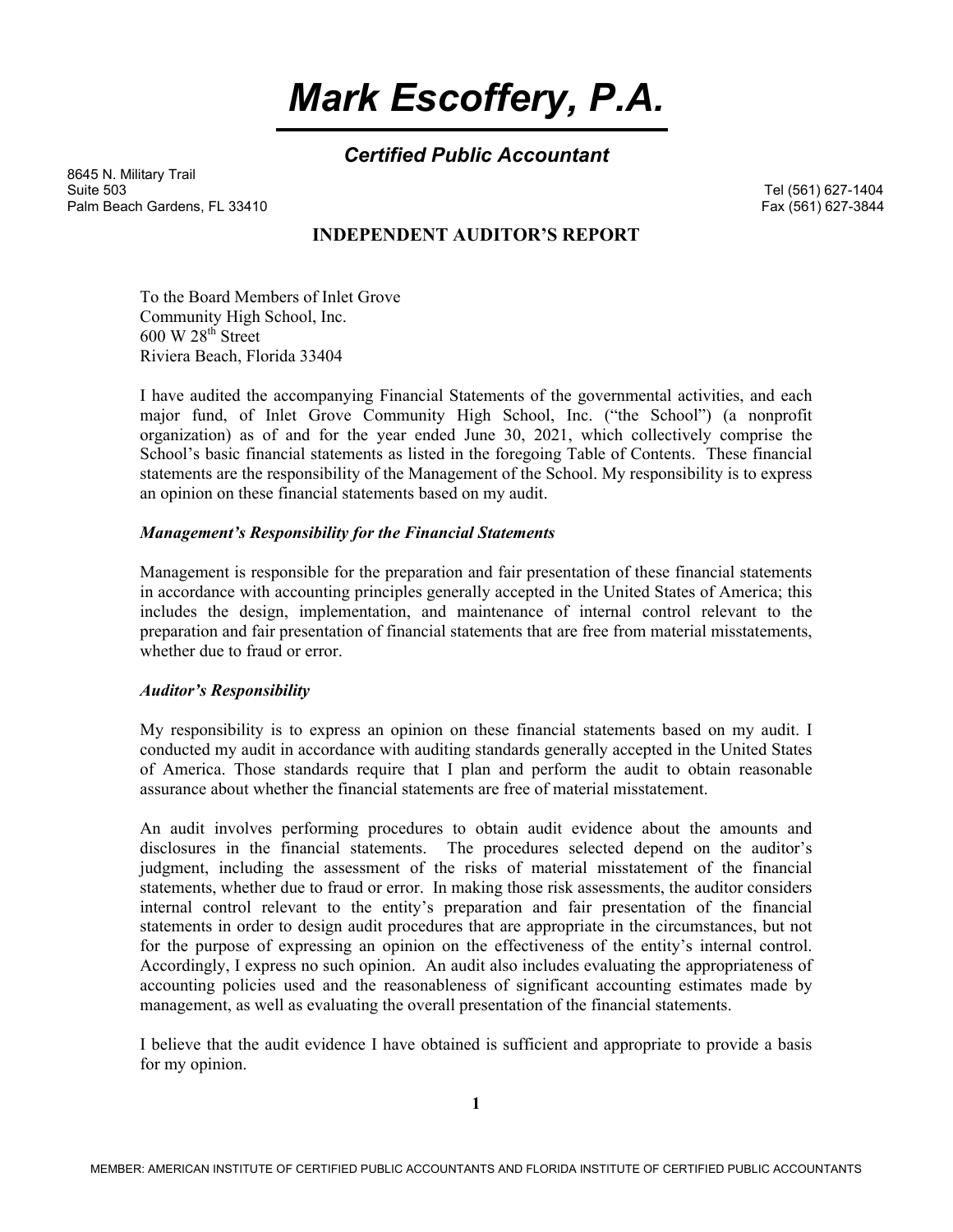To the Board Members of Inlet Grove Community High School, Inc. 600 W 28th Street Riviera Beach, Florida 33404 Page 2

#### *Opinion*

In my opinion, the financial statements referred to above and the Statement of Revenues, Expenditures and Changes in Fund Balance-Budget (GAAP Basis) and Actual-All Governmental Fund Types present fairly, in all material respects, the respective financial position of the governmental activities, and each major fund, of the School as of June 30, 2021, and the respective changes in financial position for the year then ended in conformity with accounting principles generally accepted in the United States of America.

In accordance with *Government Auditing Standards*, I have also issued my report dated September 27, 2021, on my consideration of the School's internal control over financial reporting and my tests of its compliance with certain provisions of laws, regulations, contracts and grant agreements and other matters. The purpose of that report is to describe the scope of my testing of internal control over financial reporting and compliance and the results of that testing, and not to provide an opinion on the internal control over financial reporting or on compliance. That report is an integral part of an audit performed in accordance with *Government Auditing Standards* and should be considered in assessing the results of my audit.

#### *Other Matters*

#### Report on Supplementary Information

Accounting principles generally accepted in the United States of America require that the management's discussion and analysis, budgetary comparison information on pages 3 through 6 and 13 and 14 are presented to supplement the basic financial statements. Such information although not part of the basic financial statements, is required by the Governmental Accounting Standard Board, who considers it to be an essential part of financial reporting for placing the basic financial statements in an appropriate operational, economic, or historical context. I have applied certain limited procedures to the required supplementary information in accordance with auditing standards generally accepted in the United States of America., which consisted of inquiries of management about the methods of preparing the information and comparing the information for consistency with management's responses to our inquiries, the basic financial statements, and other knowledge we obtained during our audit of the basic financial statements. I do not express an opinion or provide any assurance on the information because the limited procedures do not provide me with sufficient evidence to express an opinion or provide any assurance.

Moule Everflez, P.A.

Palm Beach Gardens, Florida September 27, 2021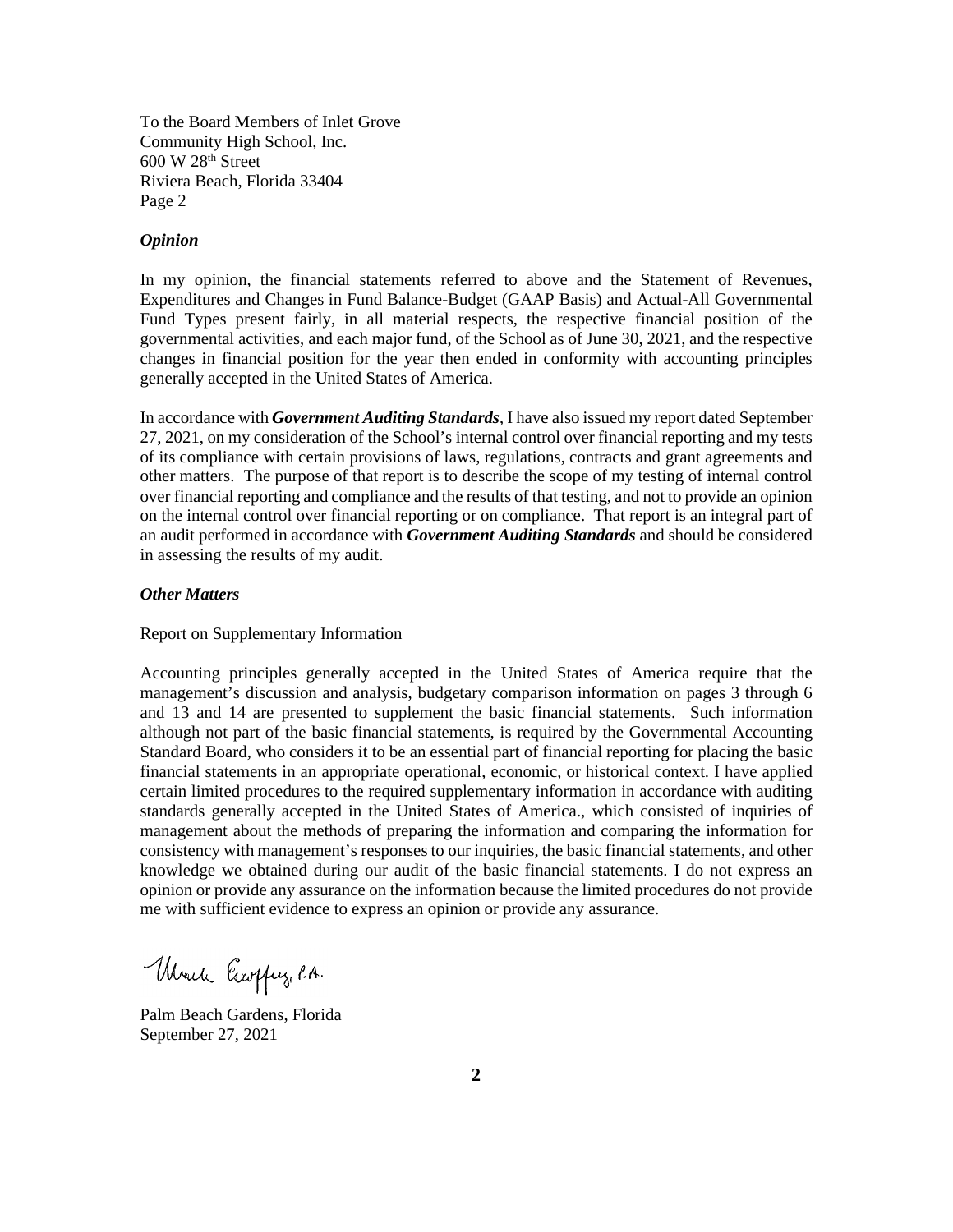Our discussion and analysis of the Inlet Grove Community High School Inc.'s ("the School") financial program provides an overview of the School's financial activities for the year ended June 30, 2021.

Because the information contained in this discussion is intended to highlight significant transactions, it should be read in conjunction with the School's financial statements which begin on page 7.

For financial statement purposes the School is considered a component unit of the School District of Palm Beach County which is a primary government entity for financial reporting. The School included separate statements for the Governmental Fund Balance Sheet and the statement of Revenue, Expenditures and Changes in Fund Balance. The Statement of Net Assets and the Statement of Activities report prov bide information on the activities of the School. The Fund Financial Statements reflect financing activities of the School by providing information on inflows and outflows of spendable resources.

## **NON-FINANCIAL HIGHLIGHTS**

The School's average daily enrolment in fiscal 2020-2021 was 778 students. The School expects to have, and has budgeted for, a student population of 783 for the school year 2021-2022.

# **OVERVIEW OF THE FINANCIAL STATEMENTS**

#### *Government-wide Financial Statements*

The government-wide financial statements are designed to provide readers with a broad overview of the School's financial position. Included in these statements are all assets and liabilities using the accrual basis of accounting. All of the current year's revenues and expenses are recorded when received.

*The Statement of Net Assets* presents information on all of the School's assets and liabilities, with the difference between the two reported as *net assets.* Over time, increases or decreases in net assets may serve as a useful indicator of whether the financial position of the School is improving or deteriorating.

*The Statement of Activities* presents information showing how the government's net assets changed during the most recent fiscal year, including the business-type activities. All changes in net assets are reported when the underlying event giving rise to the change occurs, regardless of the timing of the related cash flows.

## *Fund Financial Statements*

A *Fund* is a grouping of related accounts that is used to maintain control over resources that have been segregated for specific activities or objectives.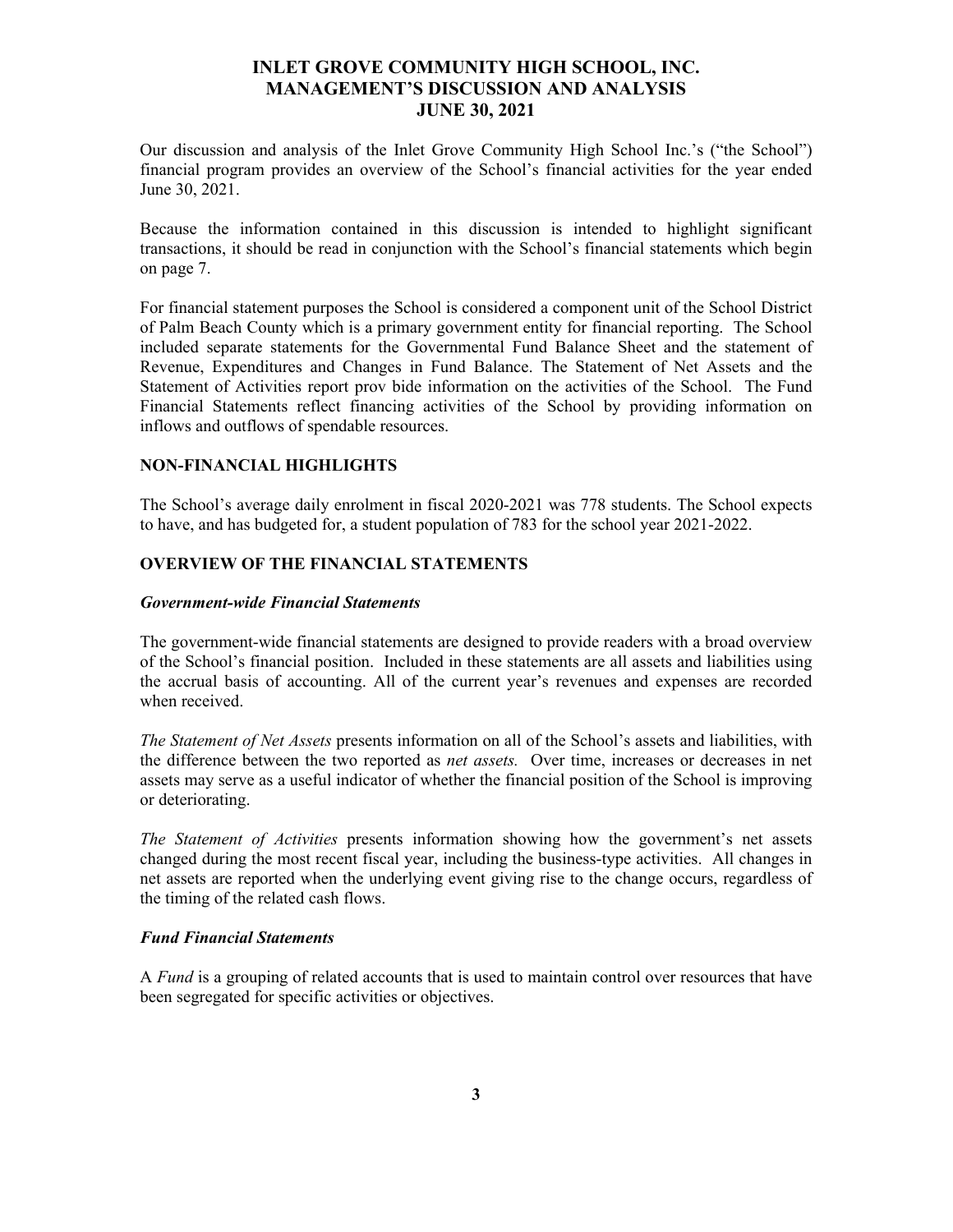## **OVERVIEW OF THE FINANCIAL STATEMENTS (Cont'd.)**

*Governmental Funds* – All of the School's basic services are reported in governmental funds, which focus on how money flows into and out of those funds and the balances left at year-end that are available for spending. These funds are reported using an accounting method called modified accrual accounting, which measures cash and all other financial assets that can readily be converted to cash. The governmental fund statements provide a detailed short-term view of the School's governmental activities and the basic services it provides.

## *Notes to the Financial Statements*

The *Notes to the Financial Statements* provide additional information that is essential to a full understanding of the data provided in the government-wide and fund financial statements. The Notes to the Financial Statements can be found on pages 15-29 of this report.

#### **GOVERNMENT-WIDE FINANCIAL ANALYSIS**

As noted earlier, net assets may serve over time as a useful indicator of the School's financial position. The School's liabilities exceeded assets by \$2,095,195 at June 30, 2021.

|                                  |               | <b>JUNE 30 2021</b> |          | <b>JUNE 30, 2020</b> |
|----------------------------------|---------------|---------------------|----------|----------------------|
| <b>Current and Other Assets</b>  | \$            | 981,983             | \$       | 340,260              |
| Deferred Outflow of Resources    |               | 1,358,003           |          | 2,359,222            |
| Capital Assets                   |               | 90,917              |          | 110,813              |
| <b>Total Assets</b>              | <sup>\$</sup> | 2,430,903           |          | 2,810,295            |
|                                  |               |                     |          |                      |
| Current Liabilities              | \$            | 431,200             | \$       | 332,630              |
| Non-Current Liabilities          |               | 4,097,898           |          | 4,410,739            |
| <b>Total Liabilities</b>         | S             | 4,529,098           |          | 4,743,369            |
|                                  |               |                     |          |                      |
| Investment in Capital Assets     | S             | 41,976              | S        | 47,645               |
| <b>Unrestricted Net Assets</b>   |               | 524,313             |          | 7,630                |
| Deficit in Net Pension Liability |               | (2,661,484)         |          | (1,988,349)          |
| <b>Total Net Position</b>        | <sup>\$</sup> | (2,095,195)         | <b>S</b> | (1,933,074)          |

## **NET ASSETS**

Revenues from governmental activities totaled \$6,684,649 for the year ended June 30, 2021. The main source of revenue is from Florida Education Finance Program (FEFP). This revenue amounted to \$5,456,882 and represented approximately 82% of total revenue from governmental activities.

| <b>Revenue Source</b>  | 6/30/21   | $%$ of<br><b>Total</b><br>6/30/21 | 6/30/20   | $%$ of<br><b>Total</b><br>6/30/20 |
|------------------------|-----------|-----------------------------------|-----------|-----------------------------------|
| <b>State Sources</b>   | 5,738,360 | 78.4                              | 5,985,488 | 83.7                              |
| <b>Local Sources</b>   | 637,911   | 8.7                               | 920,410   | 12.9                              |
| <b>Federal Sources</b> | 946,289   | 12.9                              | 248,999   | 3.4                               |
| Total                  | 7,322,560 | 100.0                             | 7,154,897 | 100.0                             |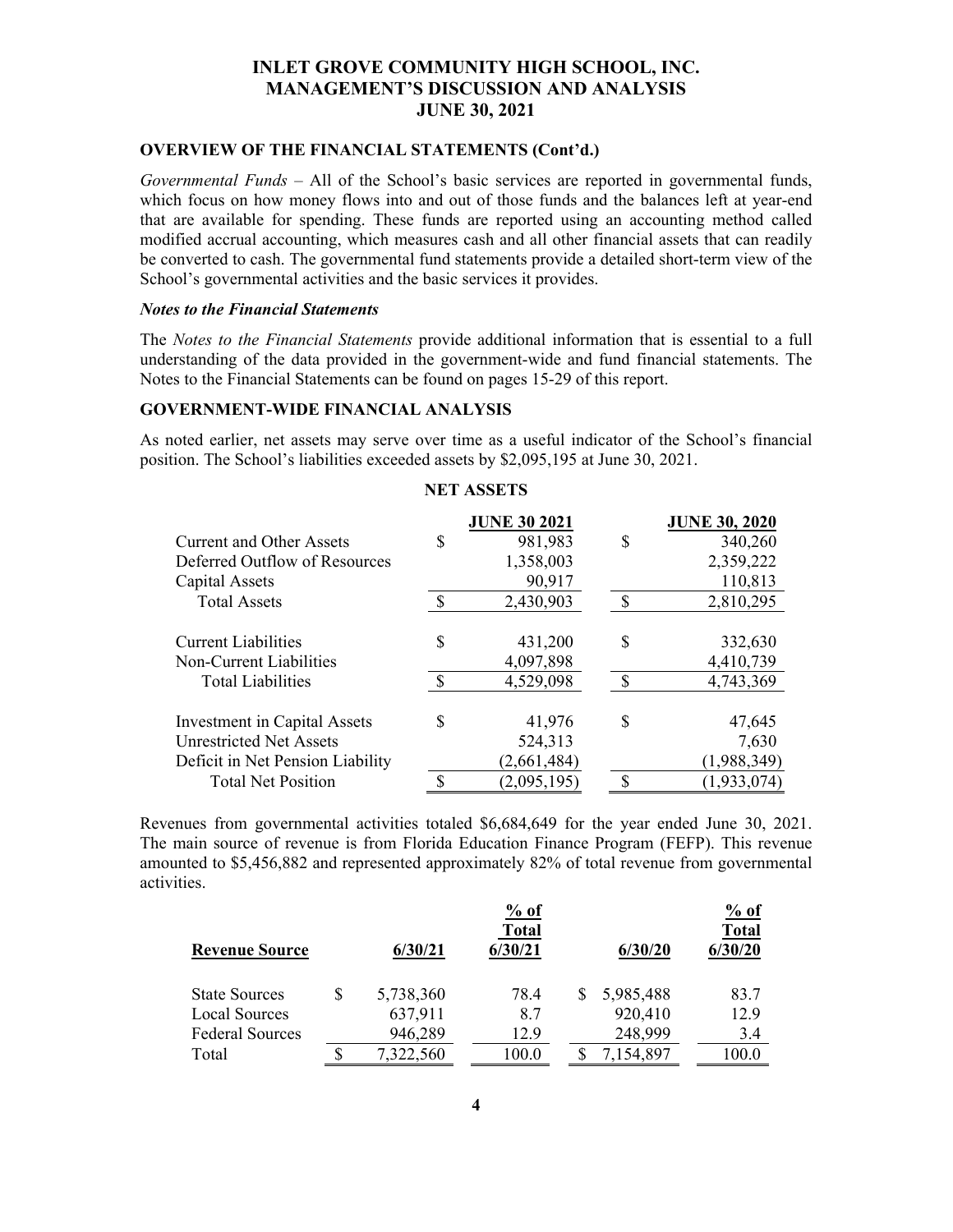## **GOVERNMENT-WIDE FINANCIAL ANALYSIS (Cont'd.)**

Local revenue sources are primarily tuition income from its vocational programs, grants and fund raising.

Expenses for major functions of the School are shown in the following table:

|                                       |                 | $%$ of       |                 | $%$ of       |
|---------------------------------------|-----------------|--------------|-----------------|--------------|
|                                       |                 | <b>Total</b> |                 | <b>Total</b> |
| <b>Expense</b>                        | 6/30/21         | 6/30/21      | 6/30/20         | 6/30/20      |
| Instruction                           | \$<br>3,970,930 | 56.4         | \$<br>3,560,384 | 46.9         |
| <b>Instructional Support Services</b> | 135,301         | 1.9          | 139,162         | 1.8          |
| School Administration                 | 1,325,022       | 18.8         | 1,517,527       | 20.0         |
| General Administration                | 34,845          | 0.5          | 34,575          | 0.5          |
| <b>Facilities Acquisition</b>         | 600,000         | 8.5          | 608,450         | 8.0          |
| <b>Fiscal Services</b>                | 128,877         | 1.8          | 98,094          | 1.3          |
| Board                                 | 9,856           | 0.1          | 45,388          | 0.6          |
| <b>Community Services</b>             | 63,409          | 0.9          | 234,713         | 3.1          |
| Pupil Transportation                  | 46,885          | 0.7          | 587,635         | 7.7          |
| Operation of Plant                    | 698,922         | 9.9          | 742,469         | 9.8          |
| Maintenance of Plant                  |                 | 0.0          | 3,021           | $0.0\,$      |
| <b>Central Services</b>               | 3,073           | 0.1          |                 | $0.0\,$      |
| <b>Interest Expense</b>               | 4,208           | 0.1          | 4,621           | 0.1          |
| Depreciation                          | 19,896          | 0.3          | 19,999          | 0.3          |
| <b>Total</b>                          | \$<br>7,041,224 | 100.0        | \$<br>7,596,038 | 100.0        |

# **BUDGETARY HIGHLIGHTS**

The School had \$704,000 more in federal revenues than budgeted due to federal grants designed to assist schools in dealing with COVID-19 related expenses.

Expenses were less than budgeted by approximately \$428,000 due to a decrease in the need for pupil transportation services related to COVID-19. Instruction expenditures were greater than budgeted due to an increase in distance learning during the year.

## **CAPITAL ASSETS**

The School's investment in capital assets at June 30, 2021 was \$90,918 (net of depreciation). The investment includes furniture and equipment, computer software, motor vehicles and audio visuals. The following is a summary of capital assets balances at June 30, 2021:

| Furniture, Fixtures and Equipment    | 355,859    |
|--------------------------------------|------------|
| Motor Vehicles                       | 107.710    |
| Land Improvements                    | 8.450      |
| <b>Less Accumulated Depreciation</b> | (381, 102) |
|                                      | 90.918     |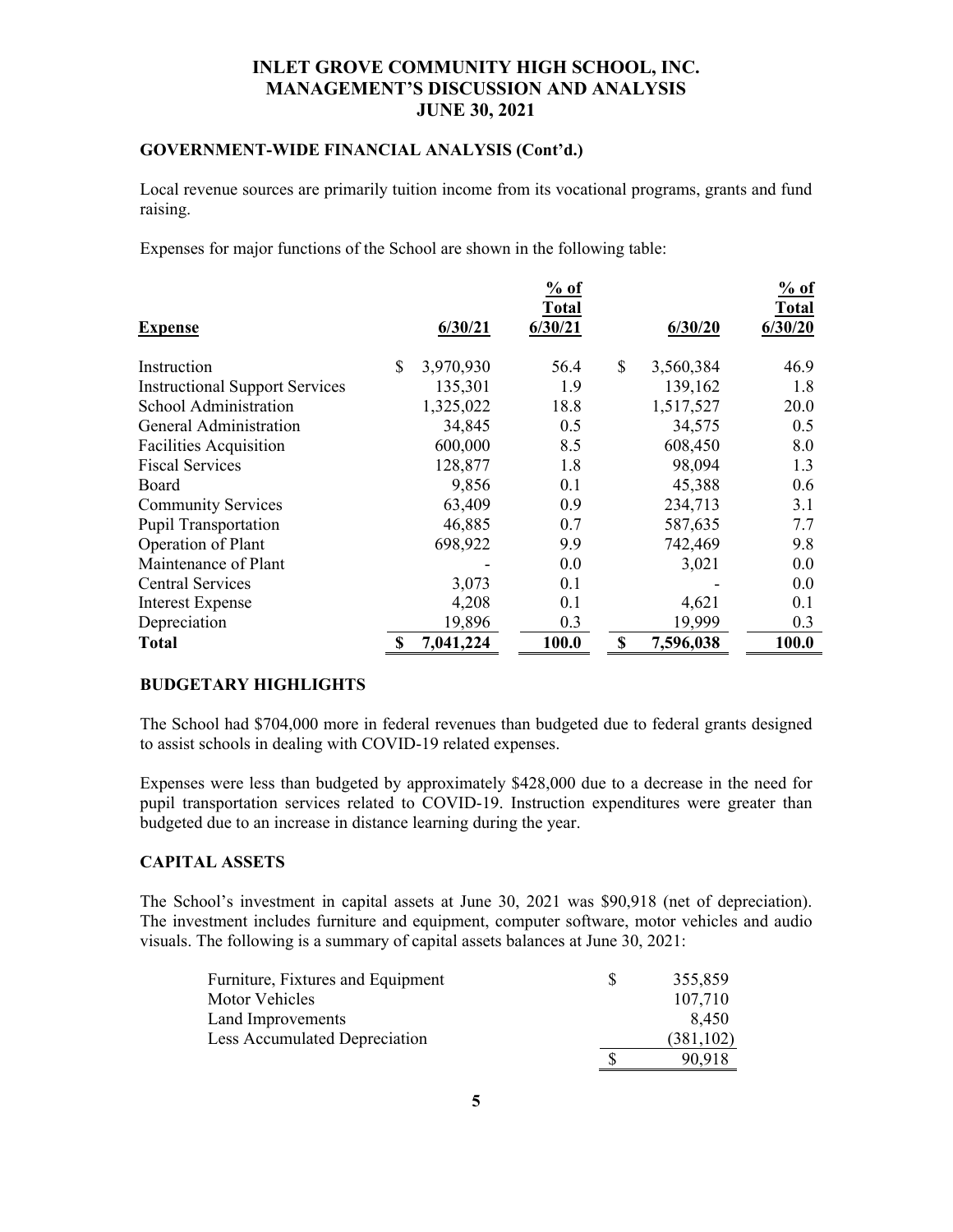#### **LONG TERM LIABILITIES**

The school has a note payable to a finance company for the purchase of a school bus. The note bears interest of 5.6% and monthly payments are \$1,775. The balance on this note at June 30, 2021 is \$63,168.

## **PROSPECTS FOR THE FUTURE**

The School continues to receive funds from State sources in the form of Florida Education Finance Program Fees (FEFP). The fees are evaluated in October and February and are based on student enrollment.

- The School Administration believes that the School can improve its rating from the Department of Education, based on test scores and academic achievement.
- The School Administration believes that higher test scores will continue to be achieved because of investments in reading and tutorial programs.
- The School should surpass its budgeted amount of 783 students for the 2021-2022 School Year.
- The School Administration believes that the School will continue to progress and contribute to the educational needs of Palm Beach County.

## **REQUESTS FOR INFORMATION**

The Management Discussion and Analysis provides a general overview of the finances of the Academy. Requests for additional information should be addressed to Mrs. Emma Banks, Executive Director at 600 W. 28<sup>th</sup> Street, Riviera Beach, Florida 33404.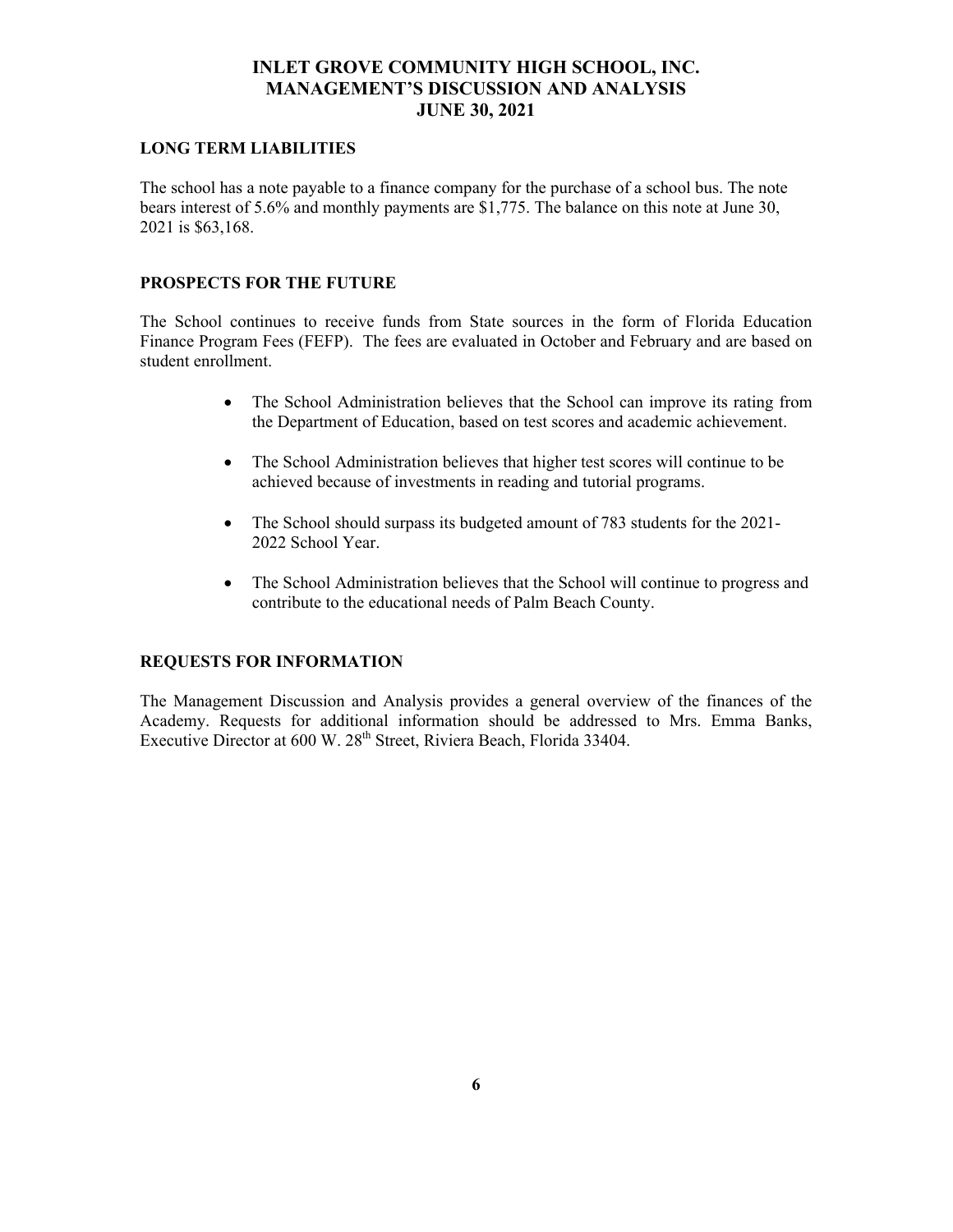# **INLET GROVE COMMUNITY HIGH SCHOOL, INC. Governmental Fund Balance Sheet**

**June 30, 2021**

|                                           |           | Special   | Total        |
|-------------------------------------------|-----------|-----------|--------------|
|                                           | General   | Revenue   | Governmental |
|                                           | Funds     | Fund      | Funds        |
|                                           |           |           |              |
| <b>ASSETS</b>                             |           |           |              |
| Cash                                      | \$507,704 |           | \$507,704    |
| Investments                               | 274,684   |           | 274,684      |
| <b>Grant Receivables</b>                  |           | 173,125   | 173,125      |
| <b>Other Current Assets</b>               | 29,470    |           | 29,470       |
| Due from Other Funds                      | 173,125   |           | 173,125      |
| <b>Total Assets</b>                       | \$984,983 | \$173,125 | \$1,158,108  |
| <b>LIABILITIES</b>                        |           |           |              |
| Accrued payroll and benefits              | 269,598   |           | 269,598      |
| Accounts Payable                          | 143,371   |           | 143,371      |
| Current Note payable                      | 18,231    |           | 18,231       |
| Other Liabilities                         |           | 173,125   | 173,125      |
| <b>Total Liabilities</b>                  | 431,200   | 173,125   | 604,325      |
| <b>FUND BALANCE</b>                       |           |           |              |
| Restricted                                |           |           |              |
| Nonspendable                              | 29,470    |           | 29,470       |
| Unassigned                                | 524,313   |           | 524,313      |
| Total fund balances                       | 553,783   |           | 553,783      |
| <b>Total Liabilities and Fund Balance</b> | \$984,983 | \$173,125 | \$1,158,108  |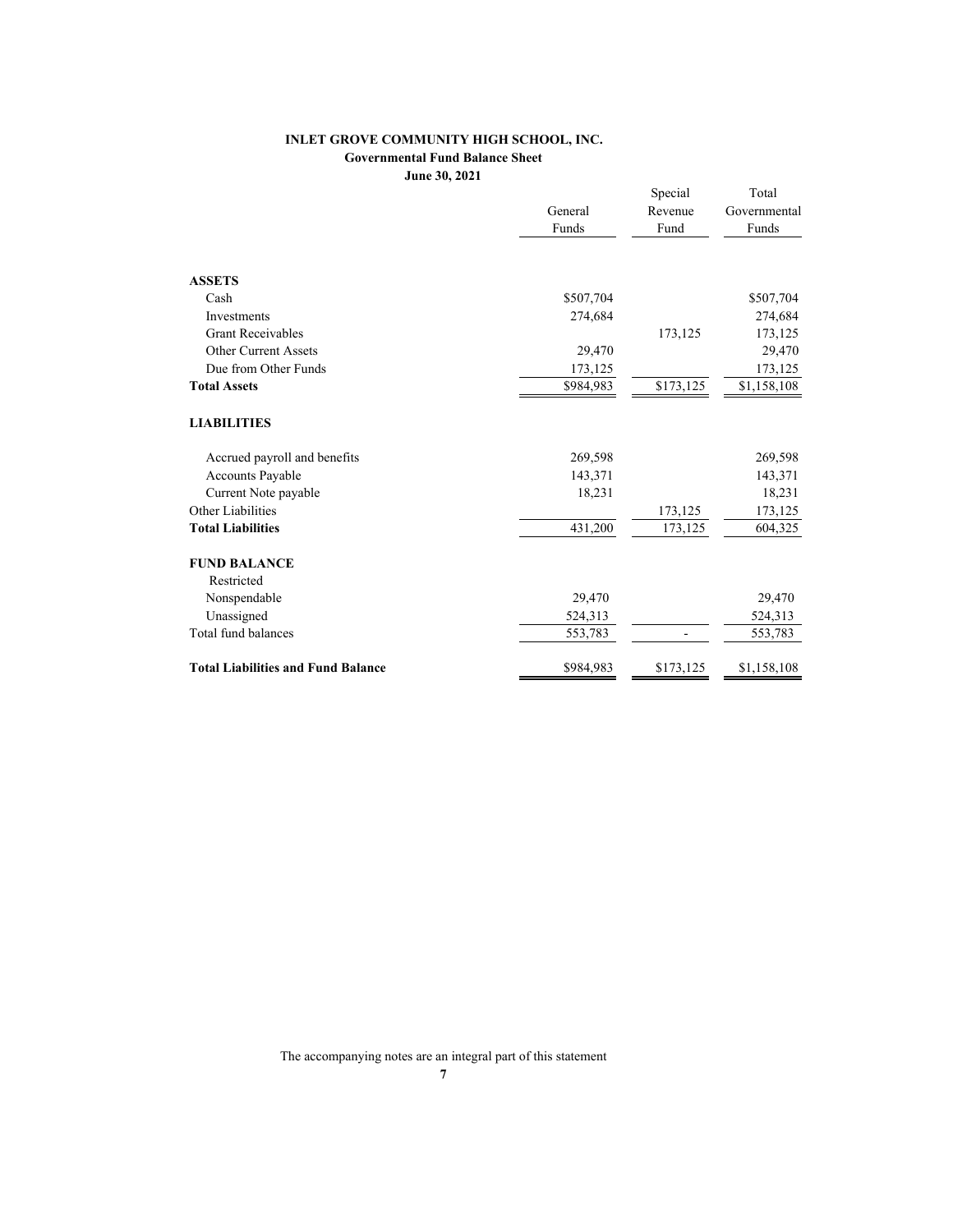#### **INLET GROVE COMMUNITY HIGH SCHOOL, INC. STATEMENT OF NET POSITION For the Year ended June 30, 2021**

| Primary Government                              |               |                   |               |             |
|-------------------------------------------------|---------------|-------------------|---------------|-------------|
|                                                 | Account       | Governmental      | Business-type |             |
| <b>ASSETS</b>                                   | <b>Number</b> | <b>Activities</b> | Activities    | Total       |
| Cash and Cash Equivalents                       | 1110          | \$<br>507,704     |               | \$507,704   |
| Investments                                     | 1160          | 274,684           |               | 274,684     |
| Accounts Receivable, Net                        | 1130          | 170,125           |               | 170,125     |
| Due from other agencies                         | 1220          |                   |               |             |
| Deferred Charges:                               |               |                   |               |             |
| Other Current Assets                            | 1230          | 29,470            |               | 29,470      |
| Capital Assets:                                 |               |                   |               |             |
| Land                                            | 1310          |                   |               |             |
| Land Improvements                               | 1320          | 8,450             |               | 8,450       |
| Less Accumulated Depreciation                   | 1329          | (1,690)           |               | (1,690)     |
| Buildings & Fixed Equipment                     | 1330          |                   |               |             |
| Less Accumulated Depreciation                   | 1339          |                   |               |             |
| Furniture, Fixtures and equipment               | 1340          | 355,859           |               | 355,859     |
| Less Accumulated Depreciation                   | 1349          | (349, 112)        |               | (349, 112)  |
| Motor Vehicles                                  | 1350          | 107,710           |               | 107,710     |
| Less Accumulated Depreciation                   | 1359          | (30, 300)         |               | (30, 300)   |
| Deferred outflow of resources FRS/HIS           |               | 1,358,003         |               | 1,358,003   |
| <b>Total Assets</b>                             |               | 2,430,903         |               | 2,430,903   |
|                                                 |               |                   |               |             |
| <b>LIABILITIES</b>                              |               |                   |               |             |
| Salaries and Wages Payable                      | 2110          | 269,598           |               | 269,598     |
| Other liabilities                               | 2210          | 18,231            |               | 18,231      |
| <b>Accounts Payable</b>                         | 2120          | 143,371           |               | 143,371     |
| Noncurrent Liabilities:                         |               |                   |               |             |
| Portion Due Within One Year:                    |               |                   |               |             |
| Deferred inflows of resources FRS/HIS           | 2320          | 468,370           |               | 468,370     |
| Liability for Compensated Absences              | 2330          | 257,045           |               | 257,045     |
| Note Payable                                    |               | 44,937            |               | 44,937      |
| Net Pension Liability                           |               | 3,327,546         |               | 3,327,546   |
| <b>Total Liabilities</b>                        |               | 4,529,098         |               | 4,529,098   |
|                                                 |               |                   |               |             |
| <b>NET POSITION</b>                             |               |                   |               |             |
| Invested in Capital Assets, Net of Related Debt |               | 12,506            |               | 12,506      |
| Deficit in accounting for net pension liability | 2750          | (2,661,484)       |               | (2,661,484) |
| Nonspendable                                    |               | 29,470            |               | 29,470      |
| Unrestricted                                    |               | 524,313           |               | 524,313     |
| <b>Total Net Position</b>                       |               | (2,095,195)       |               | (2,095,195) |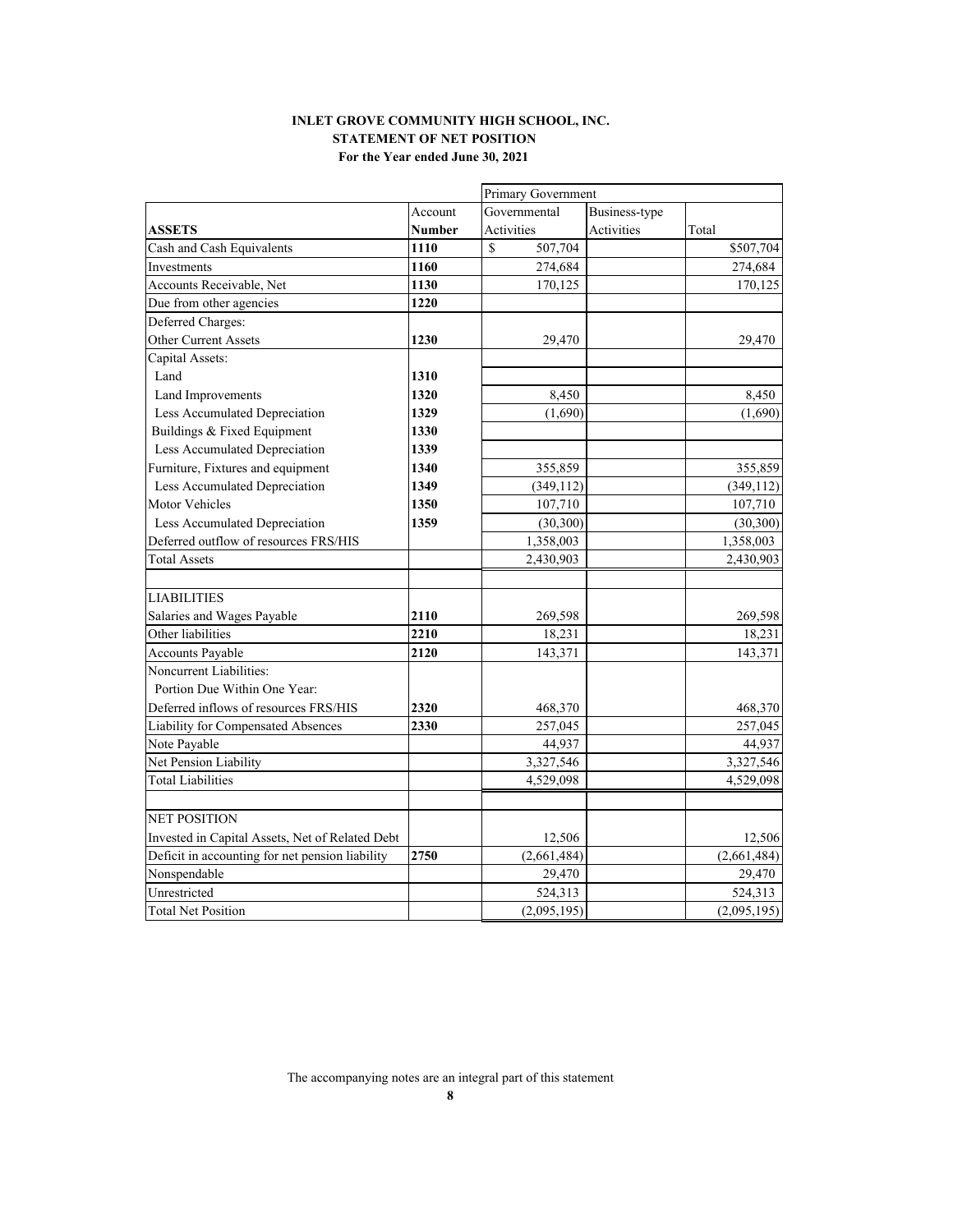# **INLET GROVE COMMUNITY HIGH SCHOOL, INC. Reconciliation of the Governmental Fund (General Fund) Balance Sheet To The Statement of Net Position June 30, 2021**

| Capital assets used in governmental activities are not<br>financial resources and therefore are not reported in the<br>governmental funds<br>Deferred outflow of resources<br>\$1,358,003<br>Governmental capital assets<br>472,019<br>Less accumulated depreciation<br>(381, 102)<br>1,448,920 | \$553,783 |
|-------------------------------------------------------------------------------------------------------------------------------------------------------------------------------------------------------------------------------------------------------------------------------------------------|-----------|
|                                                                                                                                                                                                                                                                                                 |           |
|                                                                                                                                                                                                                                                                                                 |           |
|                                                                                                                                                                                                                                                                                                 |           |
| Long-Term Liabilities not due and payable in<br>the current period and therefore are not<br>reported in the governmental funds                                                                                                                                                                  |           |
| Net Pension Liability<br>(3,327,546)                                                                                                                                                                                                                                                            |           |
| Compensated absences<br>(257, 045)                                                                                                                                                                                                                                                              |           |
| Deferred inflow of resources<br>(468,370)                                                                                                                                                                                                                                                       |           |
| Note Payable<br>(44, 937)                                                                                                                                                                                                                                                                       |           |
| (4,097,898)                                                                                                                                                                                                                                                                                     |           |
|                                                                                                                                                                                                                                                                                                 |           |

Net Position of Governmental activities (\$2,095,195)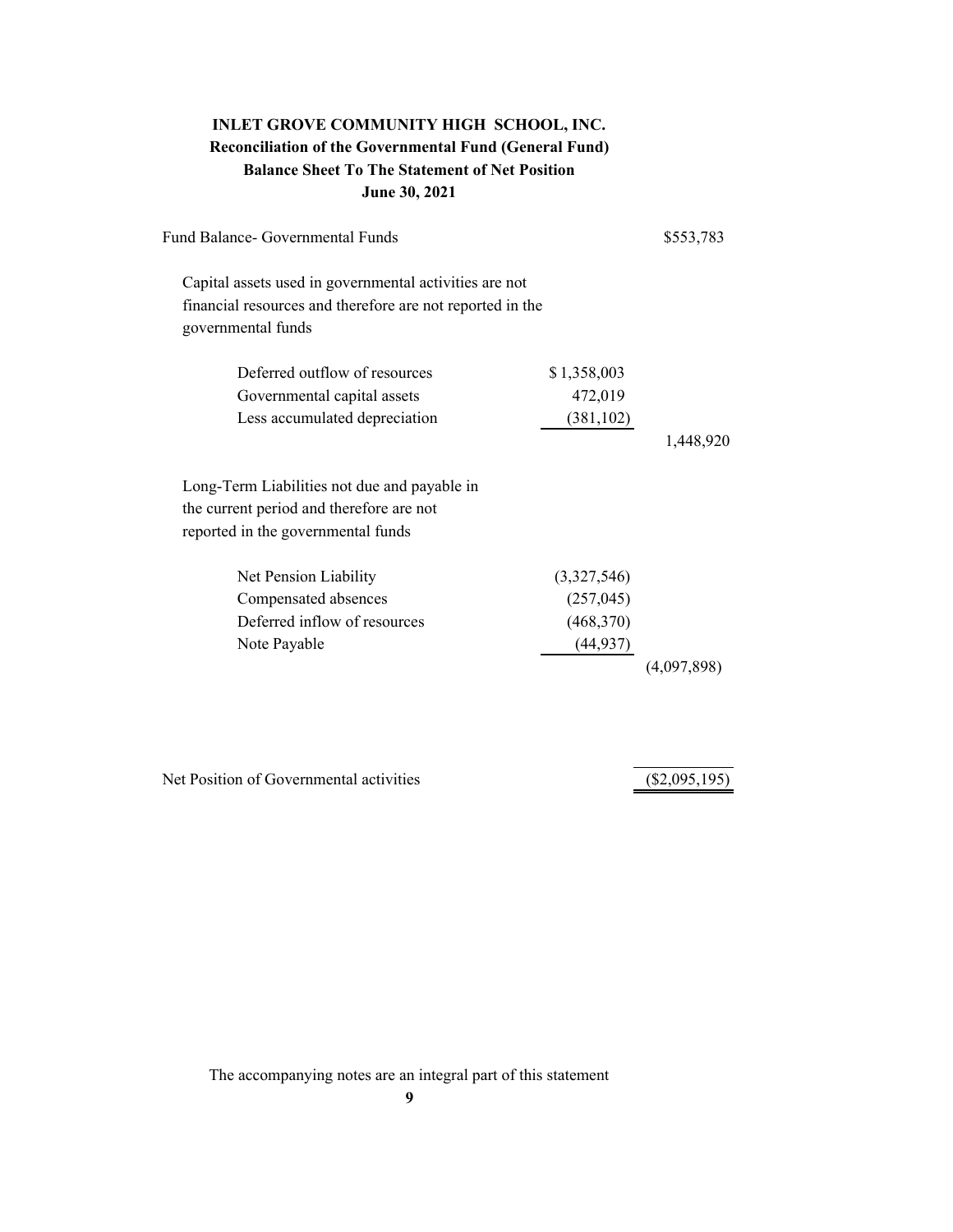## **INLET GROVE COMMUNITY HIGH SCHOOL, INC. Statement of Governmental Fund Revenues, Expenditures and Changes in Fund Balance Year ended June 30, 2021**

|                                             | Governmental | Special   |             |
|---------------------------------------------|--------------|-----------|-------------|
|                                             | Funds        | Revenue   | Total       |
| <b>EXPENSES</b>                             |              |           |             |
| Instruction                                 | \$2,821,824  | \$907,917 | \$3,729,741 |
| <b>Instructional Support Services</b>       | 108,907      | 26,394    | 135,301     |
| <b>Board Services</b>                       | 9,856        |           | 9,856       |
| General Administration                      | 34,845       |           | 34,845      |
| School Administration                       | 1,324,577    | 445       | 1,325,022   |
| Facilities Acquisition                      | 600,000      |           | 600,000     |
| <b>Fiscal Services</b>                      | 128,877      |           | 128,877     |
| <b>Pupil Transportation Services</b>        | 46,885       |           | 46,885      |
| Central services                            | 3,073        |           | 3,073       |
| Operation of Plant                          | 687,389      | 11,533    | 698,922     |
| Maintenance of Plant                        | 0            |           | 0           |
| <b>Community Services</b>                   | 63,409       |           | 63,409      |
| Debt service                                | 4,208        |           | 4,208       |
| <b>TOTAL EXPENSES</b>                       | 5,833,850    | 946,289   | 6,780,139   |
| <b>PROGRAM REVENUES</b>                     |              |           |             |
| Florida Education Finance Program (FEFP)    | 5,456,882    |           | 5,456,882   |
| Charges for services                        | 218,076      |           | 218,076     |
| <b>Total program revenues</b>               | 5,674,958    |           | 5,674,958   |
| <b>GENERAL REVENUES:</b>                    |              |           |             |
| Other federal sources                       |              | 946,289   | 946,289     |
| Other state sources                         | 281,478      |           | 281,478     |
| Other local sources                         | 419,835      |           | 419,835     |
| <b>Total general revenues</b>               | 701,313      | 946,289   | 1,647,602   |
| <b>Excess of Expenses over Revenues</b>     | 542,421      |           | 542,421     |
| Fund balance, beginning of year as restated | 11,362       |           | 11,362      |
| Fund balance, end of year                   | \$553,783    | \$        | \$553,783   |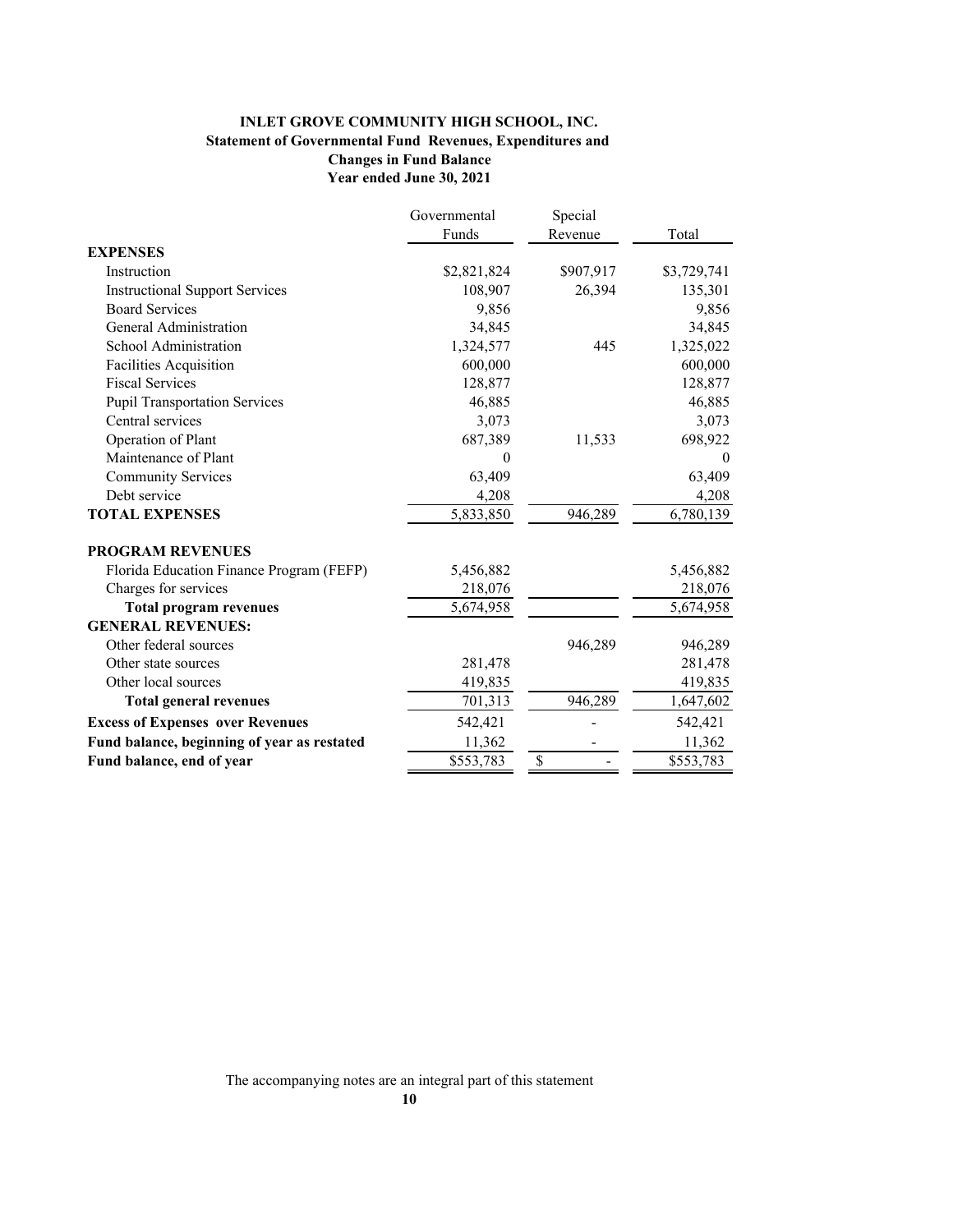#### **INLET GROVE COMMUNITY HIGH SCHOOL, INC. STATEMENT OF ACTIVITIES FOR THE YEAR ENDED JUNE 30, 2021**

|                                       |             |                               | Program Revenues                         |                                        | Net (Expense) Revenue<br>and Changes in Net Position |
|---------------------------------------|-------------|-------------------------------|------------------------------------------|----------------------------------------|------------------------------------------------------|
| <b>FUNCTIONS</b>                      | Expenses    | Charges for<br>Services       | Operating<br>Grants and<br>Contributions | Capital<br>Grants and<br>Contributions | Governmental<br>Activities                           |
| Governmental activities:              |             |                               |                                          |                                        |                                                      |
| Instruction                           | \$3,970,930 | 218,076<br>\$                 | 907,917<br>\$                            |                                        | \$<br>(2,844,937)                                    |
| <b>Instructional Support Services</b> | 135,301     |                               | \$<br>26,394                             |                                        | \$<br>(108,907)                                      |
| <b>Board Services</b>                 | 9,856       |                               |                                          |                                        | (9,856)                                              |
| General Administration                | 34,845      |                               |                                          |                                        | (34, 845)                                            |
| School Administration                 | 1,325,022   |                               | 445                                      |                                        | (1,324,577)                                          |
| Facilities Acquisition                | 600,000     |                               |                                          |                                        | (600,000)                                            |
| <b>Fiscal Services</b>                | 128,877     |                               |                                          |                                        | (128, 877)                                           |
| <b>Pupil Transportation Services</b>  | 46,885      |                               |                                          |                                        | (46,885)                                             |
| Central services                      | 3,073       |                               |                                          |                                        | (3,073)                                              |
| Operation of Plant                    | 698,922     |                               | 11,533                                   |                                        | (687, 389)                                           |
| Maintenance of Plant                  |             |                               |                                          |                                        | 0                                                    |
| <b>Community Services</b>             | 63,409      |                               |                                          |                                        | (63, 409)                                            |
| Interest expense                      | 4,208       |                               |                                          |                                        | (4,208)                                              |
| Depreciation                          | 19,896      |                               |                                          |                                        | (19,896)                                             |
| Total governmental activities         | \$7,041,224 | 218,076                       | 946,289                                  |                                        | (5,876,859)                                          |
|                                       |             | <b>General Revenues</b>       |                                          |                                        |                                                      |
|                                       |             |                               | State through local school district      |                                        | 5,456,882                                            |
|                                       |             | Investment earnings           |                                          |                                        | 20                                                   |
|                                       |             | Miscellaneous revenues        |                                          |                                        | 701,293                                              |
|                                       |             | <b>Total General revenues</b> |                                          |                                        | 6,158,195                                            |
|                                       |             | Change in net position        |                                          |                                        | 281,336                                              |
|                                       |             | Net position, beginning       |                                          |                                        | (2,376,541)                                          |
|                                       |             | Net position, ended           |                                          |                                        | \$<br>(2,095,195)                                    |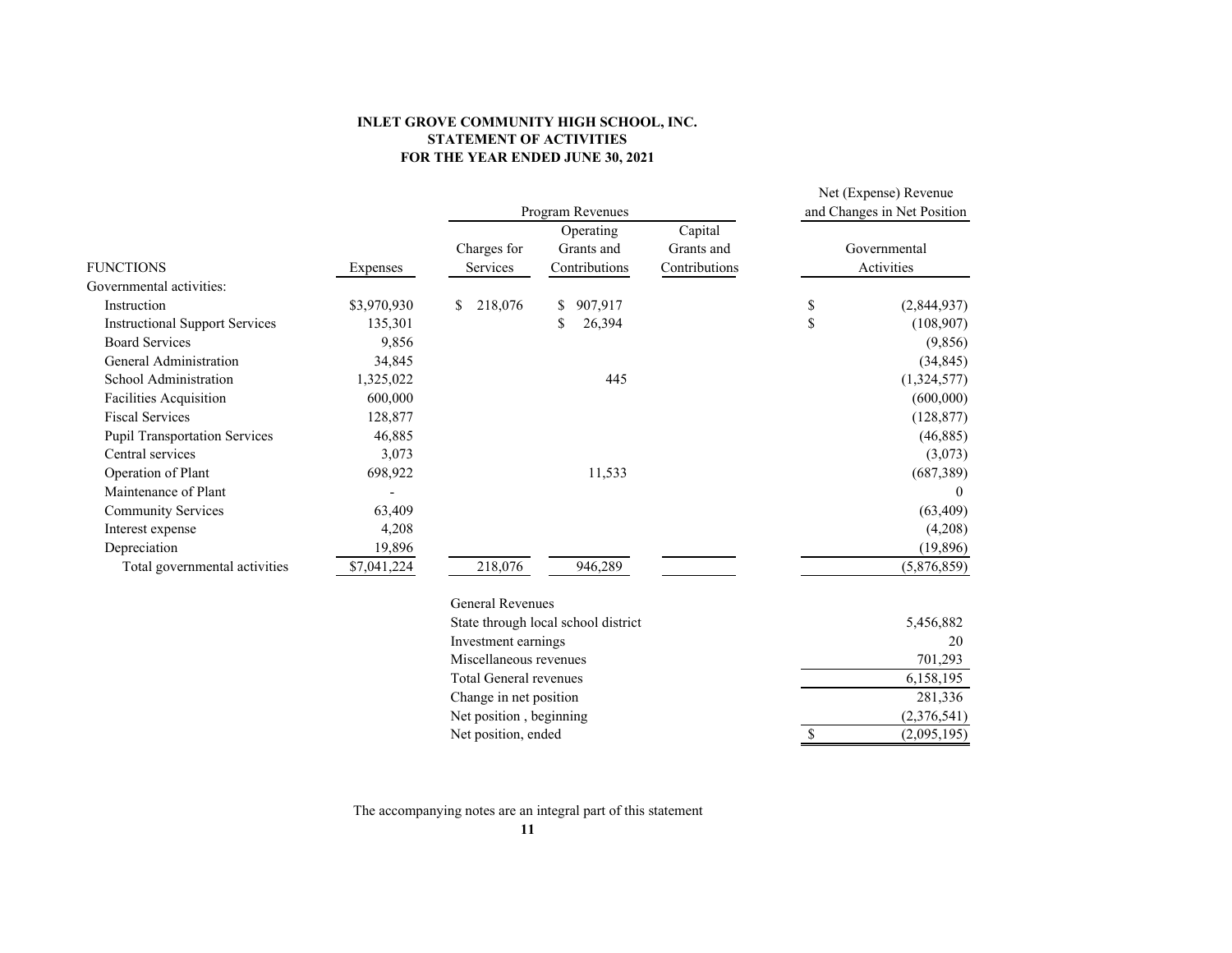# **INLET GROVE COMMUNITY HIGH SCHOOL, INC. Reconciliation of the Statement of Revenues, Expenditures and Changes in Fund Balances of Governmental Fund (General Fund) To The Statement of Activities June 30, 2021**

|                     | Net Changes in Fund Balances- Governmental Funds           |           | \$542,421  |
|---------------------|------------------------------------------------------------|-----------|------------|
|                     | Amounts reported for governmental activities in the        |           |            |
|                     | statement of net position are different because:           |           |            |
|                     | Governmental Funds report capital outlays as expenditures. |           |            |
|                     | However, in the Statement of Activities, the cost of those |           |            |
|                     | assets is depreciated over their estimated useful lives.   |           |            |
|                     | Deferred outflow of resources                              | (51,340)  |            |
|                     | Expenditures for capital assets                            |           |            |
|                     | Less current year depreciation                             | (19,896)  |            |
|                     |                                                            |           | (71, 236)  |
|                     | Some expenses reported in the Statement of Activities      |           |            |
|                     | do not require the use of current financial resources and  |           |            |
|                     | therefore are not reported as expenditures in the          |           |            |
| Governmental Funds. |                                                            |           |            |
|                     | Net Pension Liability                                      | 15,094    |            |
|                     | Compensated absences                                       | (15,243)  |            |
|                     | Deferred inflow of resources                               | (189,700) |            |
|                     | Note Payable                                               |           |            |
|                     |                                                            |           | (189, 849) |
|                     | Change in Net Position of Governmental Activities          |           | \$281,336  |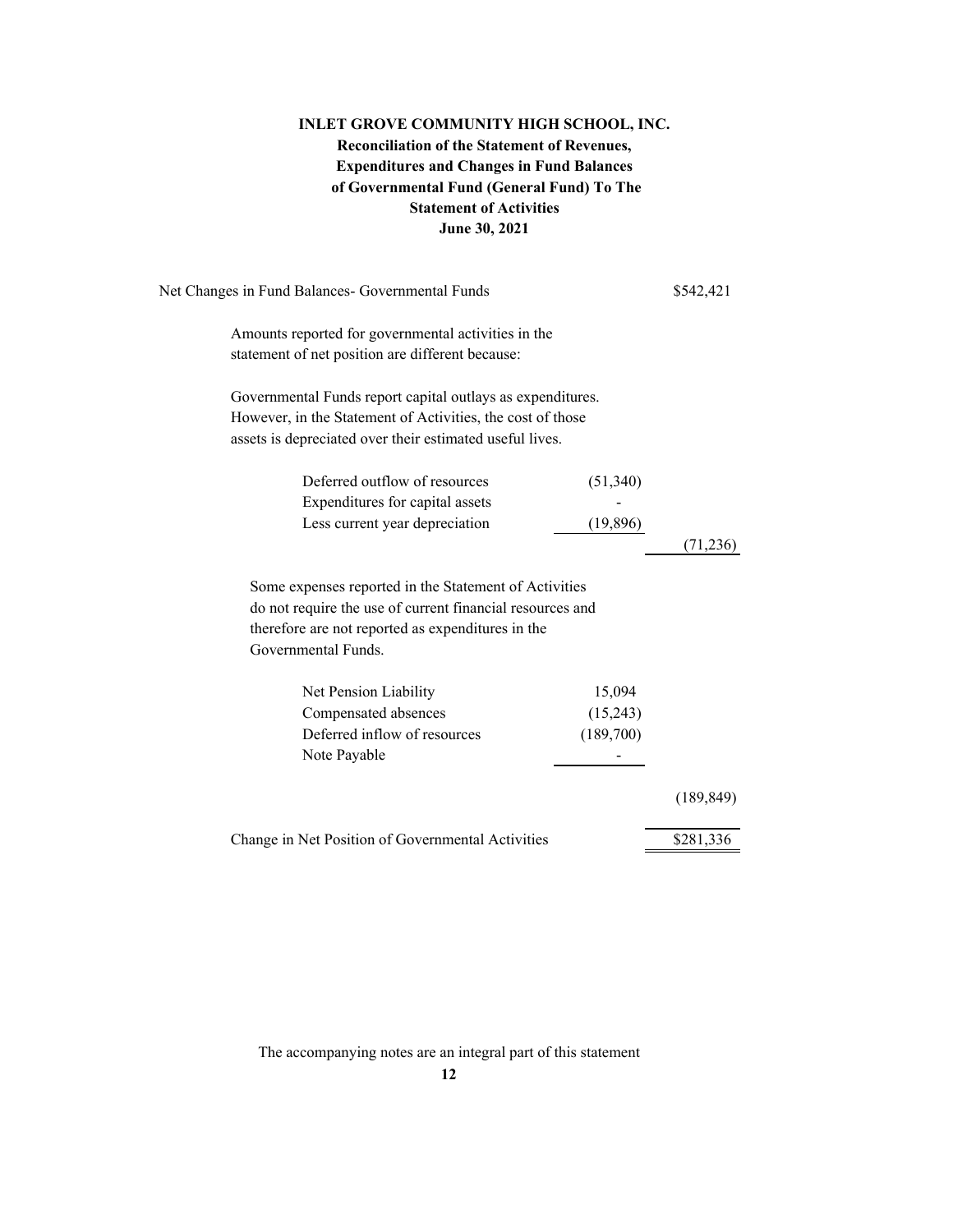## **INLET GROVE COMMUNITY HIGH SCHOOL, INC.**

**Statement of Revenues, Expenditures and Changes**

**In Fund Balance-Budget (GAAP Basis) and Actual**

#### **All Governmental Fund Types**

**For the Fiscal Year Ended June 30, 2021**

|                                       |             | Governmental Funds       |             | Special Revenue |           |               | <b>TOTAL</b> |             |            |
|---------------------------------------|-------------|--------------------------|-------------|-----------------|-----------|---------------|--------------|-------------|------------|
|                                       | Original    |                          |             | Original        |           |               | Original     |             |            |
|                                       | and Final   |                          |             | and Final       |           |               | and Final    |             |            |
|                                       | Budget      | Actual                   | Variance    | Budget          | Actual    | Variance      | Budget       | Actual      | Variance   |
| <b>EXPENDITURES:</b>                  |             |                          |             |                 |           |               |              |             |            |
| Instruction                           | \$2,974,707 | \$2,821,824              | (\$152,883) | \$244,638       | \$907,917 | 663,279<br>S. | \$3,219,345  | \$3,729,741 | \$510,396  |
| <b>Instructional Support Services</b> | 114,220     | 108,907                  | (5,313)     | 20,255          | 26,394    | 6,139         | 134,475      | 135,301     | 826        |
| <b>Board Services</b>                 | 21,468      | 9,856                    | (11,612.00) |                 |           |               | 21,468       | 9,856       | (11,612)   |
| General Administration                | 36,244      | 34,845                   | (1,399.00)  |                 |           |               | 36,244       | 34,845      | (1,399)    |
| School Administration                 | 1,277,625   | 1,324,577                | 46,952      |                 | 445       | 445           | 1,277,625    | 1,325,022   | 47,397     |
| Facilities Acquisition                | 600,000     | 600,000                  |             |                 |           |               | 600,000      | 600,000     |            |
| <b>Fiscal Services</b>                | 125,493     | 128,877                  | 3,384       |                 |           |               | 125,493      | 128,877     | 3,384      |
| <b>Pupil Transportation Services</b>  | 491,163     | 46,885                   | (444, 278)  |                 |           |               | 491,163      | 46,885      | (444, 278) |
| Central services                      | 7,019       | 3,073                    | (3,946.00)  |                 |           |               | 7,019        | 3,073       | (3,946)    |
| Operation of Plant                    | 757,511     | 687,389                  | (70, 122)   |                 | 11,533    | 11,533        | 757,511      | 698,922     | (58, 589)  |
| Maintenance of Plant                  | 2,162       | $\overline{\phantom{a}}$ | (2,162.00)  |                 |           |               | 2,162        |             | (2,162)    |
| <b>Community Services</b>             | 356,031     | 63,409                   | (292, 622)  |                 |           |               | 356,031      | 63,409      | (292, 622) |
| Debt service                          | 180,000     | 4,208                    | (175, 792)  |                 |           |               | 180,000      | 4,208       | (175, 792) |
|                                       | 6,943,643   | 5,833,850                | (1,109,793) | 264,893         | 946,289   | 681,396       | 7,208,536    | 6,780,139   | (428, 397) |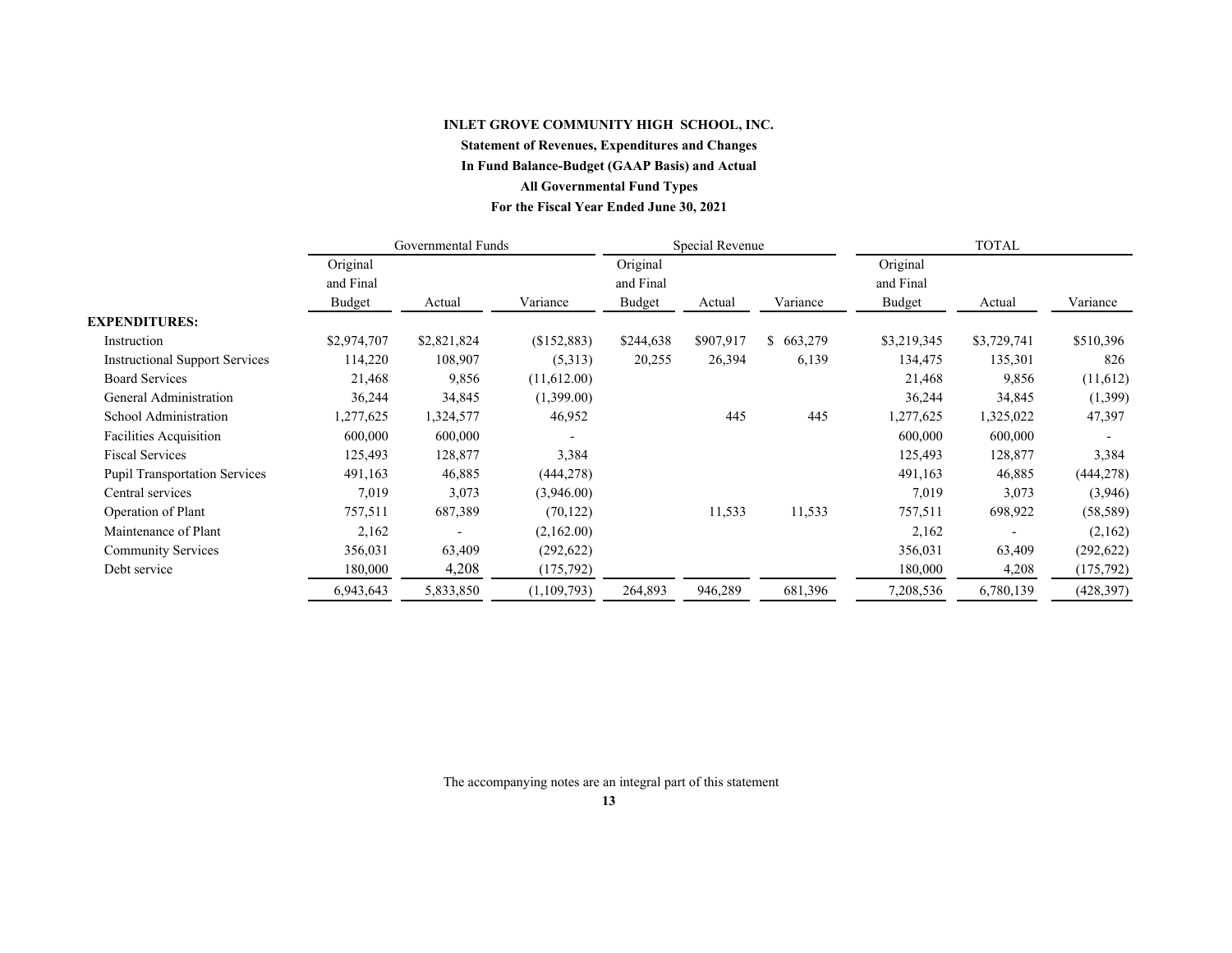#### **INLET GROVE COMMUNITY HIGH SCHOOL, INC.**

**Statement of Revenues, Expenditures and Changes**

**In Fund Balance-Budget (GAAP Basis) and Actual**

**All Governmental Fund Types ( Cont'd)**

**For the Fiscal Year Ended June 30, 2021**

|                                        |               | Governmental Funds |          |               | Special Revenue |              |                 | <b>TOTAL</b> |              |  |
|----------------------------------------|---------------|--------------------|----------|---------------|-----------------|--------------|-----------------|--------------|--------------|--|
|                                        | Original      |                    |          | Original      |                 |              | Original        |              |              |  |
|                                        | and Final     |                    |          | and Final     |                 |              | and Final       |              |              |  |
|                                        | <b>Budget</b> | Actual             | Variance | <b>Budget</b> | Actual          | Variance     | Budget          | Actual       | Variance     |  |
| <b>PROGRAM REVENUES:</b>               |               |                    |          |               |                 |              |                 |              |              |  |
| Florida Education Finance Program      | \$ 5,694,496  | \$5,456,882        |          |               |                 |              | \$<br>5,694,496 | \$5,456,882  | \$ (237,614) |  |
| Charges for services                   | 250,000       | 218,076            |          |               |                 |              | 250,000         | 218,076      | (31, 924)    |  |
|                                        | 5,944,496     | 5,674,958          |          |               |                 |              | 5,944,496       | 5,674,958    | (269, 538)   |  |
| <b>GENERAL REVENUES:</b>               |               |                    |          |               |                 |              |                 |              |              |  |
| Other federal sources                  |               |                    |          | 241,979       | 946,289         |              | 241,979         | 946,289      | 704,310      |  |
| Other State sources                    | 248,117       | 281,478            |          |               |                 |              | 248,117         | 281,478      | 33,361       |  |
| Other local sources                    | 751,030       | 419,835            |          |               |                 |              | 751,030         | 419,835      | (331, 195)   |  |
|                                        | 999,147       | 701,313            |          | 241,979       | 946,289         |              | 1,241,126       | 1,647,602    | 406,476      |  |
| Excess of Revenues over Expenditures   |               | 542,421            | 192,682  | \$(22,914)    | S               | \$ (681,396) | (22, 914)       | 542,421      | 565,335      |  |
| Prior period adjustment                |               | 3,732              |          |               |                 |              |                 | 3,732        |              |  |
| <b>Fund Balance, Beginning of Year</b> |               | 7,630              |          |               |                 |              |                 | 7,630        |              |  |
| <b>Fund Balance, End of year</b>       |               | 553,783            |          |               |                 |              |                 | 553,783      |              |  |

The accompanying notes are an integral part of this statement

**14**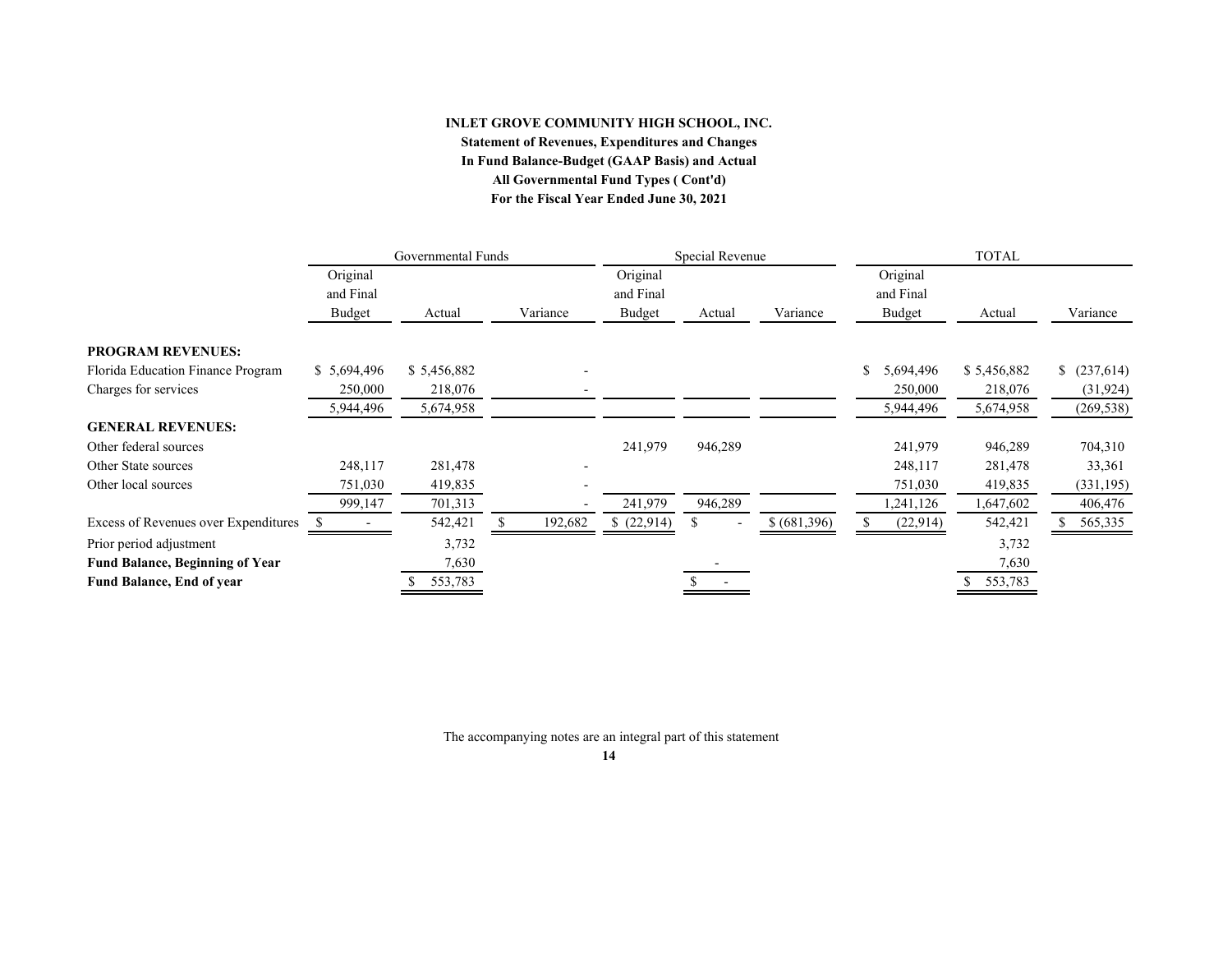#### **NOTE 1 – SUMMARY OF SIGNIFICANT ACCOUNTING POLICIES**

#### **Reporting Entity**

Inlet Grove Community High School, Inc. ("the School") was established as a nonprofit organization in May 1998 under the laws of the State of Florida and is the reporting entity.

The School District of Palm Beach County granted a contract to the School to operate a Conversion Charter School pursuant to *Florida Statue 1002.33*. Under the Contract the School provides a high school education and community education from Grade 9 through adults to citizens of Palm Beach County. For financial statement purposes, the School is not considered a component unit of the School District of Palm Beach County which is a primary government entity for financial reporting.

The Contract was renewed and is effective through June 30, 2034. The Contract requires the School District to provide the School's primary source of funding based upon the number of full-time equivalent students (FTES) registered at the School.

The School is a tax exempt organization under  $501(C)(3)$  of the Internal Revenue Code.

The School's financial statements are prepared in accordance with generally accepted accounting principles (GAAP). The Government Accounting Standards Board (GASB) is responsible for establishing GAAP for school districts through its pronouncements (statements and interpretations). The more significant accounting policies established in GAAP and used by the School are discussed below.

#### **Basic Financial Statements**

The School's basic financial statements are the Statements of Net Assets and the Statement of Activities. The activities of the School are classified as governmental type activities. All the School's governmental type activities are included in the general fund and the special revenue fund. There are no other major or non major funds. The School's vocational programs charge fees for services at rates set by the State of Florida. In the Statement of Net Assets, the governmental activities column is reported on a full accrual, economic resource basis, which recognizes all longterm assets and receivables as well as long-term debt obligations. The School's net assets are reported in three parts – invested in capital assets, net of related debt; restricted net assets; and unrestricted net assets.

The Statement of Activities reports both the gross and net cost of each of the School's functions. The functions are also supported by government revenues such as Florida Education Finance Program (FEFP) Federal and State Grants. The Statement of Activities reduces gross expenses (including depreciation) by related program revenues, operating and capital grants. Program revenues must be directly associated with the function (after school and youth services, etc.). Operating grants include operating-specific and discretionary (either operating or capital) grants while the capital grants column reflects capital-specific grants.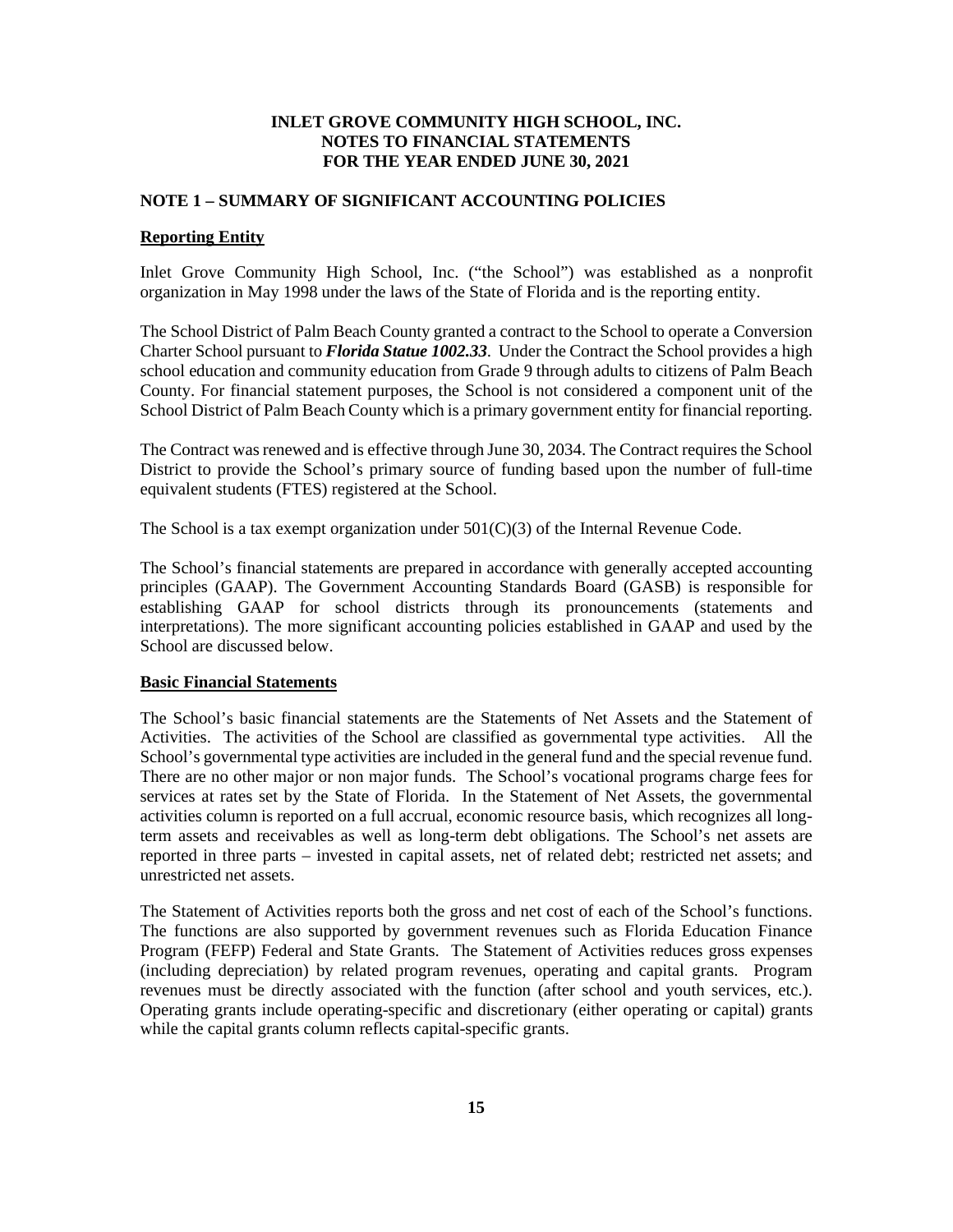## **NOTE 1 – SUMMARY OF SIGNIFICANT ACCOUNTING POLICIES (Cont'd.)**

#### **Fund Financial Statements**

Fund financial statements are provided for governmental funds. The operations of the funds are accounted for with a separate set of self-balancing accounts that comprise its assets, liabilities, equity, revenues and expenditures. Major individual governmental funds are reported as separate columns in the fund financial statements:

*General Fund* – is the School's primary operating fund. It accounts for all financial resources of the School, except those required to be accounted for in another fund.

*Special Revenue Fund* – accounts for specific revenue, such as federal grants that are legally restricted to expenditures for particular purposes.

#### **Basis of Accounting**

Basis of accounting refers to the point at which revenues or expenditures/expenses are recognized in the accounting and reported in the financial statements. It relates to the timing of the measurements made regardless of the measurement focus applied.

#### **Accrual**

The governmental type activities in the financial statements are presented on the accrual basis of accounting. Revenues are recognized when earned and expenses are recognized when incurred. When both restricted and unrestricted resources are available for use, it is the policy of the School to use restricted resources first, then unrestricted resources as they are needed.

#### **Measurement Focus**

The accounting and financial reporting treatment is determined by applicable measurement focus and basis of accounting. Measurement focus indicates the type of resources being measured such as current financial resources (current assets less current liabilities) or economic resources (all assets and liabilities).

The government-wide financial statements are reported using the economic resources measurement focus and the accrual basis of accounting. With this measurement focus, all assets and all liabilities associated with the operation of these funds are included on the balance sheet and operating statements present increases (i.e. revenues) and decreases (i.e. expenses) in net assets.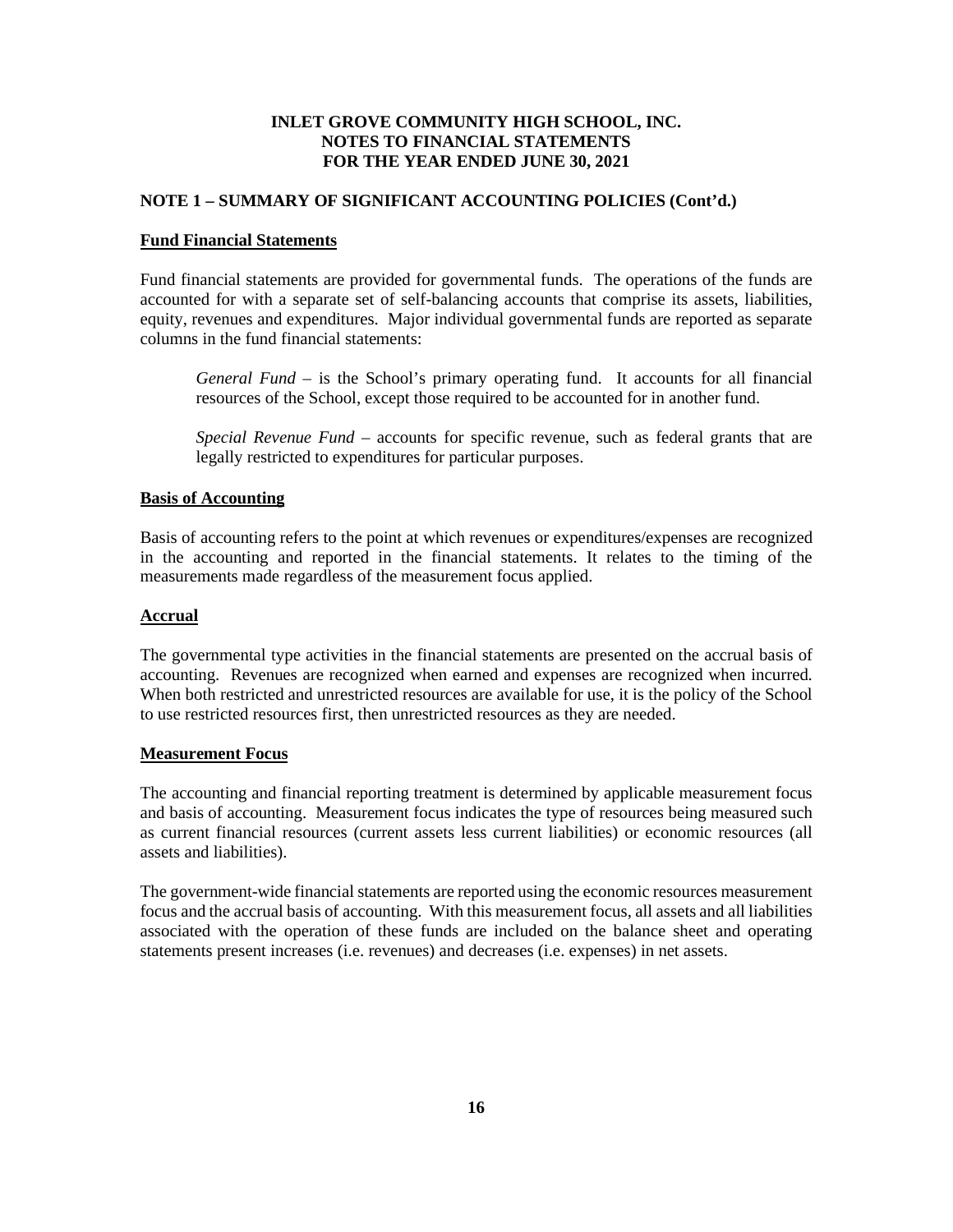#### **NOTE 1 – SUMMARY OF SIGNIFICANT ACCOUNTING POLICIES (Cont'd.)**

Governmental fund financial statements are reported using the current financial resources measurement focus and the modified accrual basis of accounting. With this measurement focus, only current assets and current liabilities generally are included on the balance sheet. Operating statements of these funds present increases (i.e. revenues and other financing sources) and decreases (i.e. expenditures and other financial uses) in net current assets.

Under the modified accrual basis of accounting, revenues are recognized when they become measurable and available to finance expenditures of the fiscal period. For this purpose, the School considers revenues to be available if they are collected within sixty days of the end of the current fiscal period. Expenditures are generally recognized under the modified accrual basis of accounting when the related liability is incurred.

#### **Use of Estimates**

The preparation of financial statements in conformity with generally accepted accounting principles include the use of estimates that affect the financial statements. Accordingly, actual results could differ from those estimates.

## **Concentration of Credit Risk**

Financial instruments that subject the School to concentrations of credit risk include cash deposits. While the School attempts to limit its financial exposure, its cash balances may at times exceed federally insured limits of \$250,000. The School has not experienced any losses on such balances.

Cash deposits are held at banks qualified as public depositories under Florida Law.

#### **Fair Value Measurements**

The Fair Value Measurement Topic of the FASB Accounting Standards Codification defines fair value, establishes a consistent framework for measuring fair value within accounting principles generally accepted in the United States of America. The Academy's financial Assets, measured at fair value, include cash that is valued according to level 1, which is the highest level of measurement.

#### **Contributed Services and Facilities**

The School does not recognize any support, revenue or expense from services contributed by individual volunteers since no objective basis is available to measure the value of such services. However, a substantial number of volunteers have donated significant amounts of time to the School's program services. The School operates from a school campus of the School District of Palm Beach County, Florida.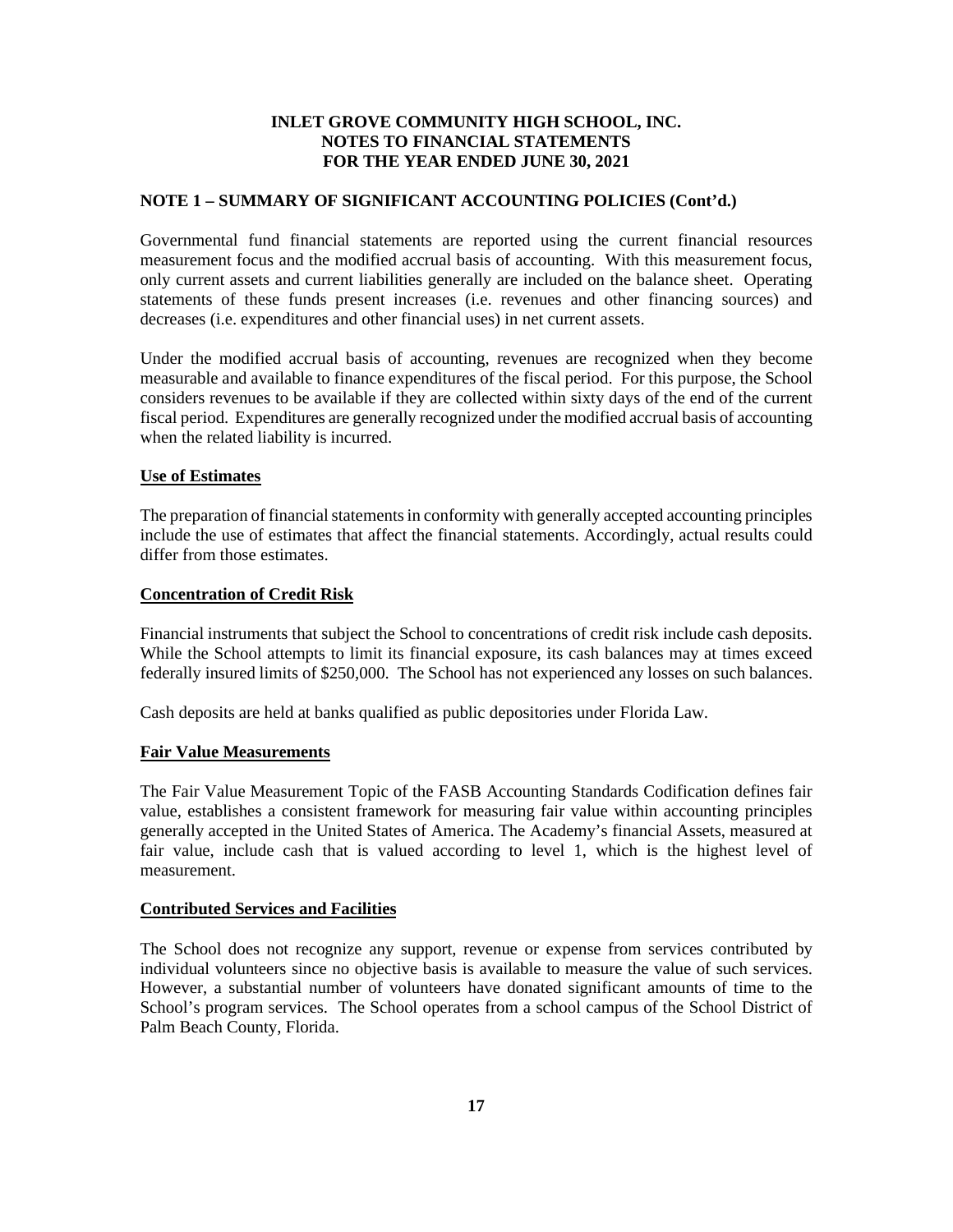## **NOTE 1 – SUMMARY OF SIGNIFICANT ACCOUNTING POLCIES (Cont'd.)**

#### **Compensated Absences**

Vacation is accrued as a liability when benefits are earned by employees which occurs when the employee has performed services that give rise to the vacation liability and it is probable that the benefits will result in compensation in some manner such as cash, termination payments or in time off, prior to retirement. The School permits employees to accumulate vacation leave. A liability is also recorded for accumulating rights to receive sick pay benefits if it is probable that the benefits will result in compensation to employees for absences due to illness or other contingencies.

#### **Budgetary Basis of Accounting**

Budgets are presented on the modified accrual basis of accounting. During the fiscal year expenditures were controlled at the object level (i.e., salaries, purchased services, and capital outlay).

The School District of Palm Beach County received 5% of the Florida Education Finance Program (FEFP) revenue as an administrative fee and is included in General Administration Expenses. This amounted to approximately \$34,845 for the year ended June 30, 2021.

#### **Revenue Sources**

Revenues for operations are received primarily from The School Board of Broward County pursuant to the funding provisions included in the School's Charter. In accordance with the funding provisions of the Charter and Section 1002.33, Florida Statutes, the School will report the number of full-time equivalent (FTE) students and related data to The School Board of Broward County. Funding for the School is adjusted during the year to reflect the revised calculations by the Florida Department of Education under the Florida Education Finance Program and the actual weighted full-time equivalent students reported by the School during the designated full-time equivalent student survey periods. In addition, the School receives an annual allocation of charter school capital outlay funds for leasing of school facility.

#### **Fund Balance Classifications**

GASB requires the fund balance amounts to be properly reported within one of the fund balance categories listed below:

a) **Nonspendable** fund balance includes amounts that are not in a spendable form such as inventories, prepaid expenses, long-term loans and notes receivable, and property held for resale (unless the proceeds are restricted, committed or assigned). There was no nonspendable fund balance at year end.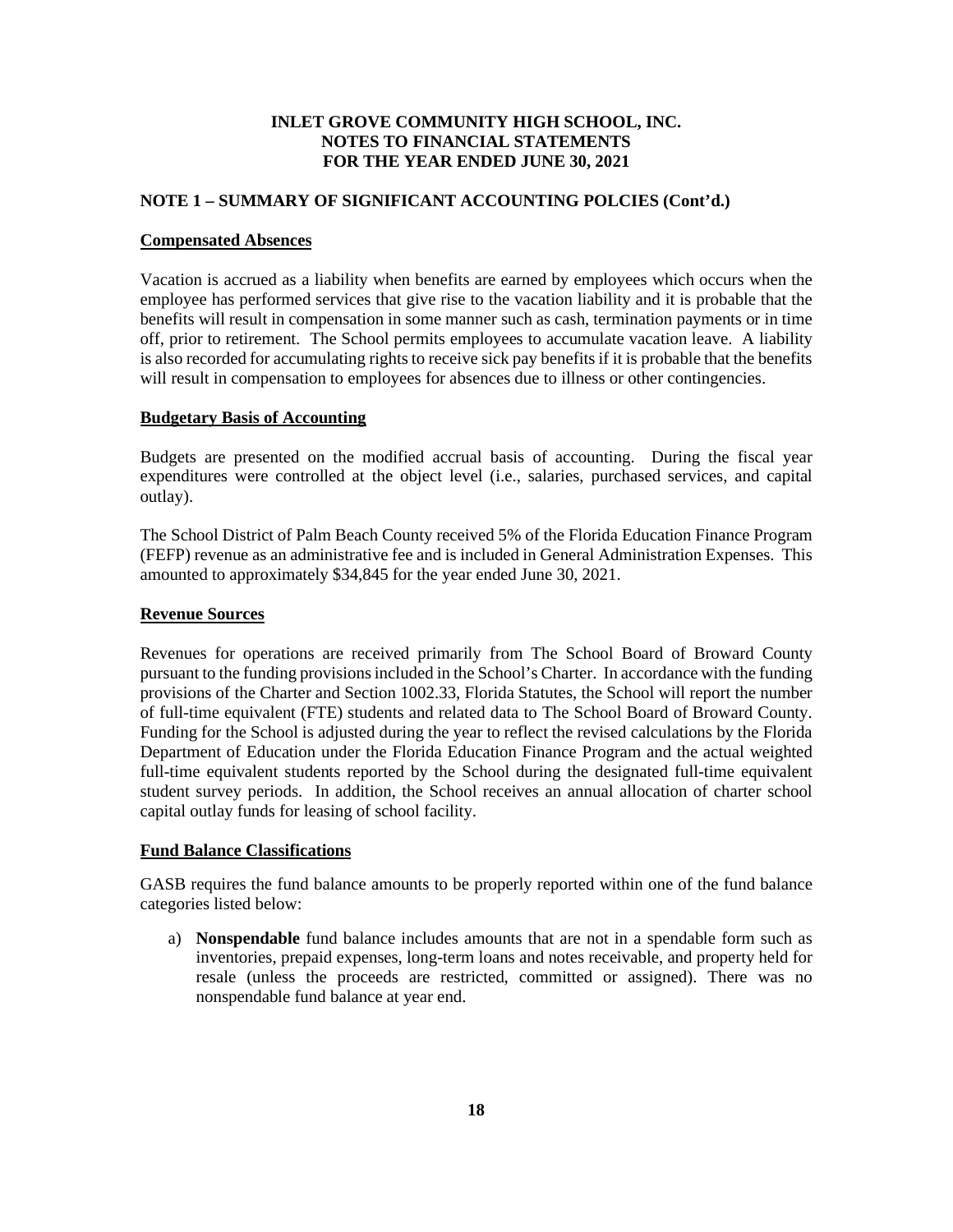# **NOTE 1 – SUMMARY OF SIGNIFICANT ACCOUNTING POLCIES (Cont'd.)**

#### **Fund Balance Classifications (Cont'd)**

GASB requires the fund balance amounts to be properly reported within one of the fund balance categories listed below:

- b) **Restricted** fund balance includes amounts that can be spent only for the specific purposes stipulated by external resource providers, constitutionally, or through enabling legislation. There was a restricted fund balance at year end.
- c) **Nonspendable** fund balance includes amounts that are not in a spendable form such as inventories, prepaid expenses, long-term loans and notes receivable, and property held for resale (unless the proceeds are restricted, committed or assigned). There was no nonspendable fund balance at year end.
- d) **Restricted** fund balance includes amounts that can be spent only for the specific purposes stipulated by external resource providers, constitutionally, or through enabling legislation. There was a restricted fund balance at year end.
- e) **Committed** fund balance includes amounts that can be used only for the specific purposes determined by a formal action of the School's highest level of decision making authority. There was no committed fund balance at year end.
- f) **Assigned** fund balance includes amounts intended to be used by the School's Management for specific purposes but which does not meet the criteria to be classified as restricted or committed. There was no assigned fund balance at year end.
- g) **Unassigned** fund balance includes amounts that are available for any purpose. These amounts are reported only in the general fund. There was an unassigned fund deficit at year end.

# **Order of Fund Balance Spending Policy**

The School's policy is to apply expenditures against nonspendable fund balance, followed in order by restricted fund balance, committed fund balance, assigned fund balance, and lastly unassigned fund balance at the end of the fiscal year. The School's Board of Directors can deviate from this policy if it is in the best interest of the School.

#### **Capital Assets**

Capital assets purchased or acquired with an original cost of \$1,000 or more are reported at historical cost. Contributed assets are reported at fair market value as of the date received. Additions, improvements and other capital outlays that significantly extend the useful life of an asset are capitalized. Other costs incurred for repairs and maintenance are expensed as incurred. Depreciation on all assets is provided on the straight-line basis over the following estimated useful lives: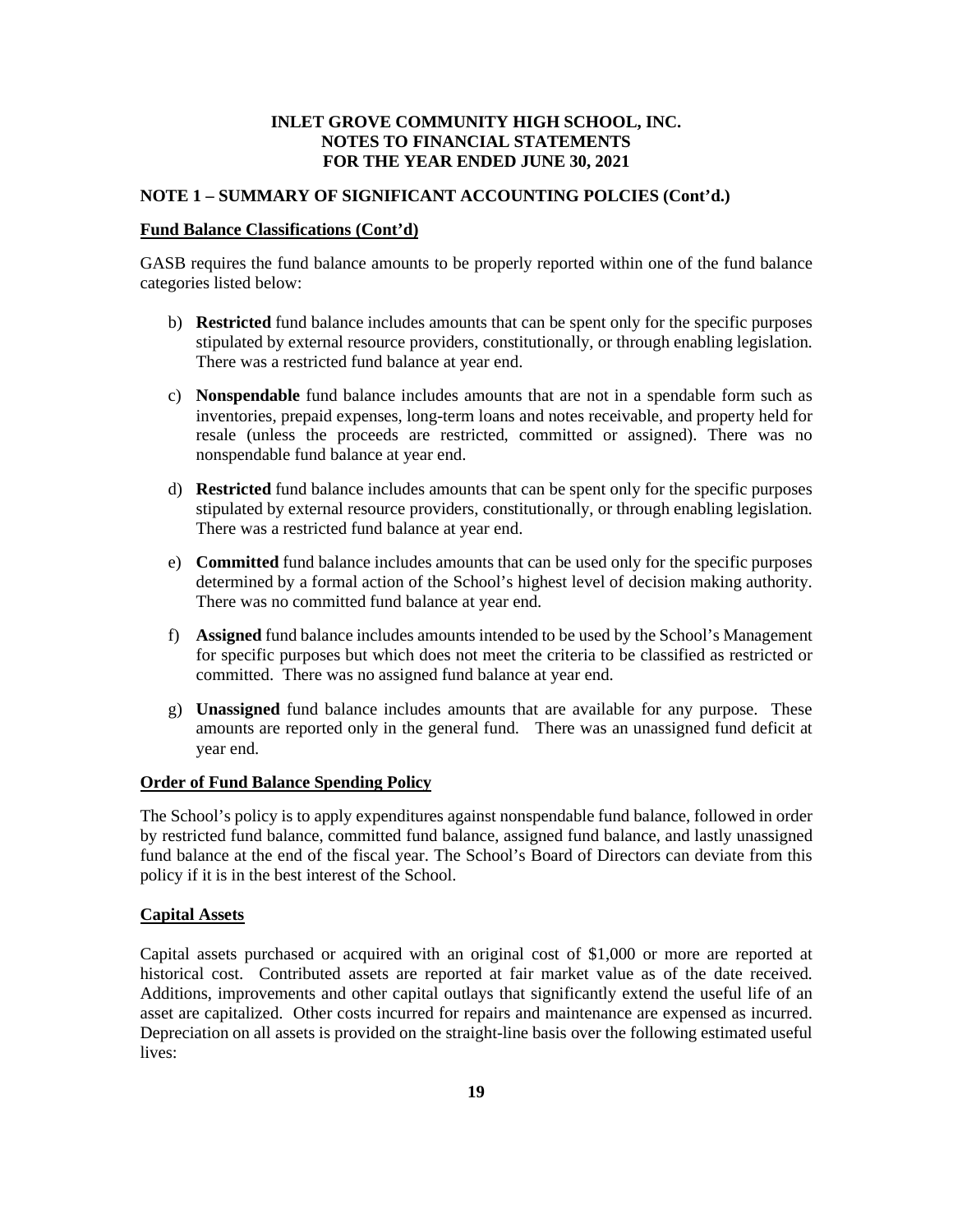#### **NOTE 1 – SUMMARY OF SIGNIFICANT ACCOUNTING POLCIES (Cont'd.)**

#### **Capital Assets (Cont'd)**

| Furniture, Fixtures & Equipment | 10 Years   |
|---------------------------------|------------|
| Computer Equipment & Software   | 5-10 Years |
| Audio Visuals                   | 10 Years   |

## **NOTE 2 – CAPITAL ASSETS**

Capital assets activity for the year ended June 30, 2021 were as follows:

|                       | Balance<br>Beginning |    | Additions |    | Disposals |   | <b>Balance</b><br>Ending |
|-----------------------|----------------------|----|-----------|----|-----------|---|--------------------------|
| Furniture, Fixtures & |                      |    |           |    |           |   |                          |
| Equipment             | \$<br>355,860        | -S |           | S, |           | S | 355,860                  |
| <b>Motor Vehicles</b> | 107,710              |    |           |    |           |   | 107,710                  |
| Land Improvements     | 8,450                |    |           |    |           |   | 8,450                    |
|                       | 472,020              |    |           |    |           |   | 472,020                  |
| Less Accumulated      |                      |    |           |    |           |   |                          |
| Depreciation          | (361,206)            |    | (19,896)  |    |           |   | (381, 102)               |
| NET CAPITAL ASSETS    | 110,814              |    | (19, 896) | \$ |           |   | 90,918                   |
|                       |                      |    |           |    |           |   |                          |

Unallocated depreciation expense of \$19,896 was charged during the year ended June 30, 2021.

#### **NOTE 3 – DEFINED BENEFIT PENSION PLAN**

#### **Plan Descriptions**

The Florida Retirement System (FRS) is a cost-sharing multiple-employer qualified defined benefit pension plan with a Deferred Option Program (DROP) available for eligible employees. The FRS was established, is administered, and may be amended in accordance with Chapter 121, Florida Statutes. Retirees receive a lifetime pension benefit with joint and survivor payment options. FRS membership is compulsory for employees filling regularly established positions in a state the School, county the School, state university, state community college, or district school board, unless restricted from FRS membership under sections 121.053 and 121.122, Florida Statutes, or allowed to participate in a non-integrated defined contribution plan in lieu of FRS membership. Participation by cities, municipalities, special districts, charter schools and metropolitan planning organizations is optional.

The Retiree Health Insurance Subsidy (HIS) Program is a cost-sharing, multiple-employer defined benefit pension plan established, administered, and subject to amendment in accordance with section 112.363, Florida Statutes. The benefit is a monthly payment to assist retirees of the stateadministered retirement system in paying their health insurance costs.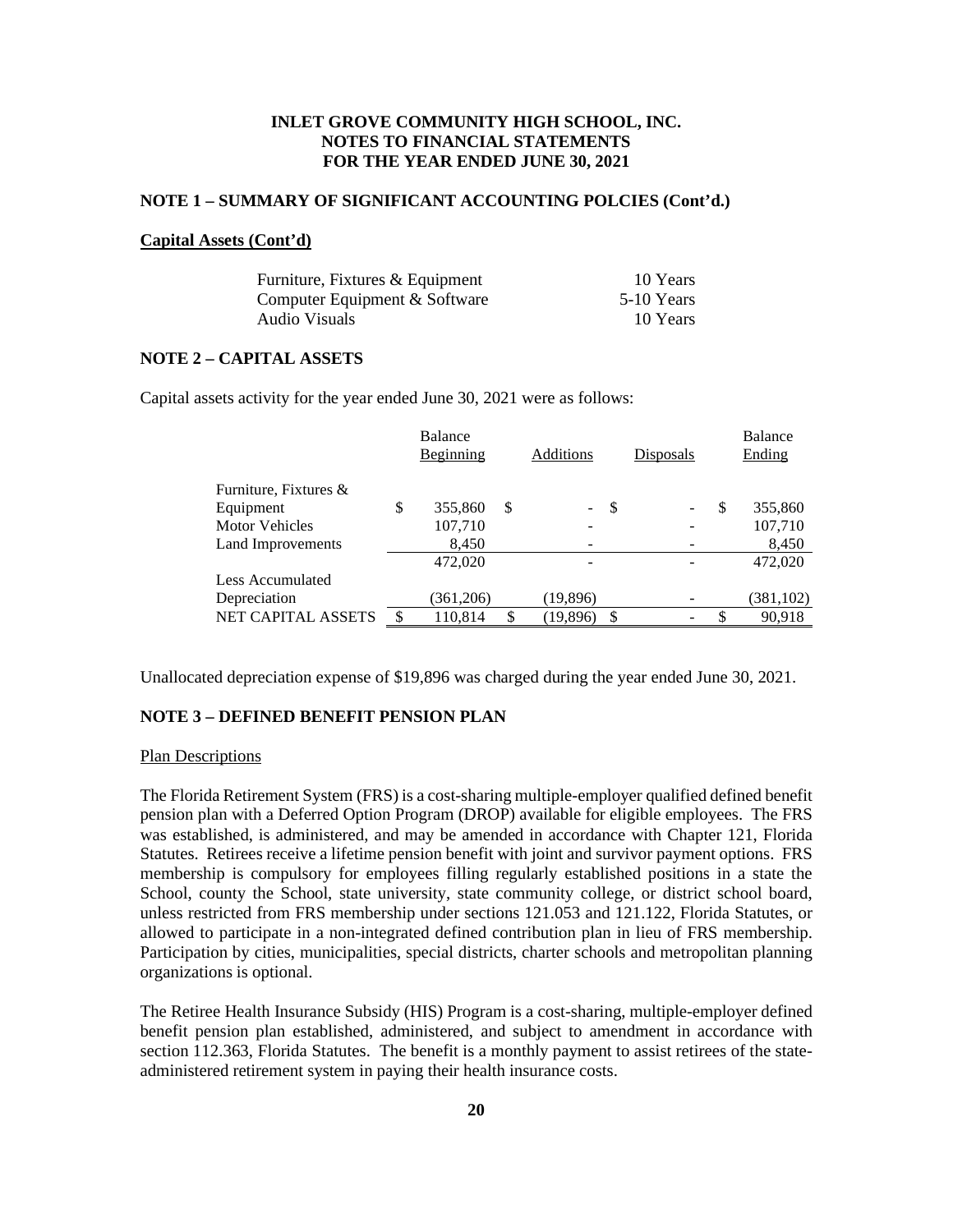#### **NOTE 3 – DEFINED BENEFIT PENSION PLAN (Cont'd.)**

For the Fiscal Year Ended June 30, 2021, eligible retirees and beneficiaries received a monthly HIS payment equal to the number of years of service credited at retirement multiplied by \$5. The minimum payment is \$30 and the maximum payment is \$150 per month, pursuant to section 112.363, Florida Statutes. To be eligible to receive a HIS benefit, a retiree under one of the stateadministered retirement systems must provide proof of eligible health insurance coverage, which can include Medicare.

The Florida Department of Management Services, Division of Retirement (Division), is part of the primary government of the state of Florida and is responsible for administering the Florida Retirement System Pension Plan and Other State-Administered Systems (System). The School participated in two defined benefit plans administered by the Division. Beginning with the fiscal year ended June 30, 2013, the Division issued a publicly-available, audited comprehensive annual financial report (CAFR) on behalf of the System that includes financial statements, notes and required supplementary information for each of the pension plans. Detailed information about the plan is provided in the CAFR, which is available on line at:

#### [http://www.dms.myflorida.com/workforce\\_operations/retirement/publications](http://www.dms.myflorida.com/workforce_operations/retirement/publications)

The system's CAFR and actuarial reports may also be obtained by contacting the Division of Retirement at:

Department of Management Services Division of Retirement Bureau of Research and Member Communications P. O. Box 9000 Tallahassee, FL 32315-9000 850-488-5706 or toll free at 877-377-1737

#### Benefits Provided

Benefits under the Pension Plan are computed on the basis of age, average final compensation, and service credit. For Pension Plan members enrolled before July 1, 2011, Regular class members who retire at or after age 62 with at least six years of credited service or 30 years of service regardless of age are entitled to a retirement benefit payable monthly for life, equal to 1.6% of their final average compensation based on the five highest years of salary, for each year of credited service. Vested members with less than 30 years of service may retire before age 62 and receive reduced retirement benefits. Special Risk Administrative Support class members who retire at or after age 55 with at least six years of credited service or 25 years of service regardless of age are entitled to a retirement benefit payable monthly for life, equal to 1.6% of their final average compensation based on the five highest years of salary, for each year of credited service.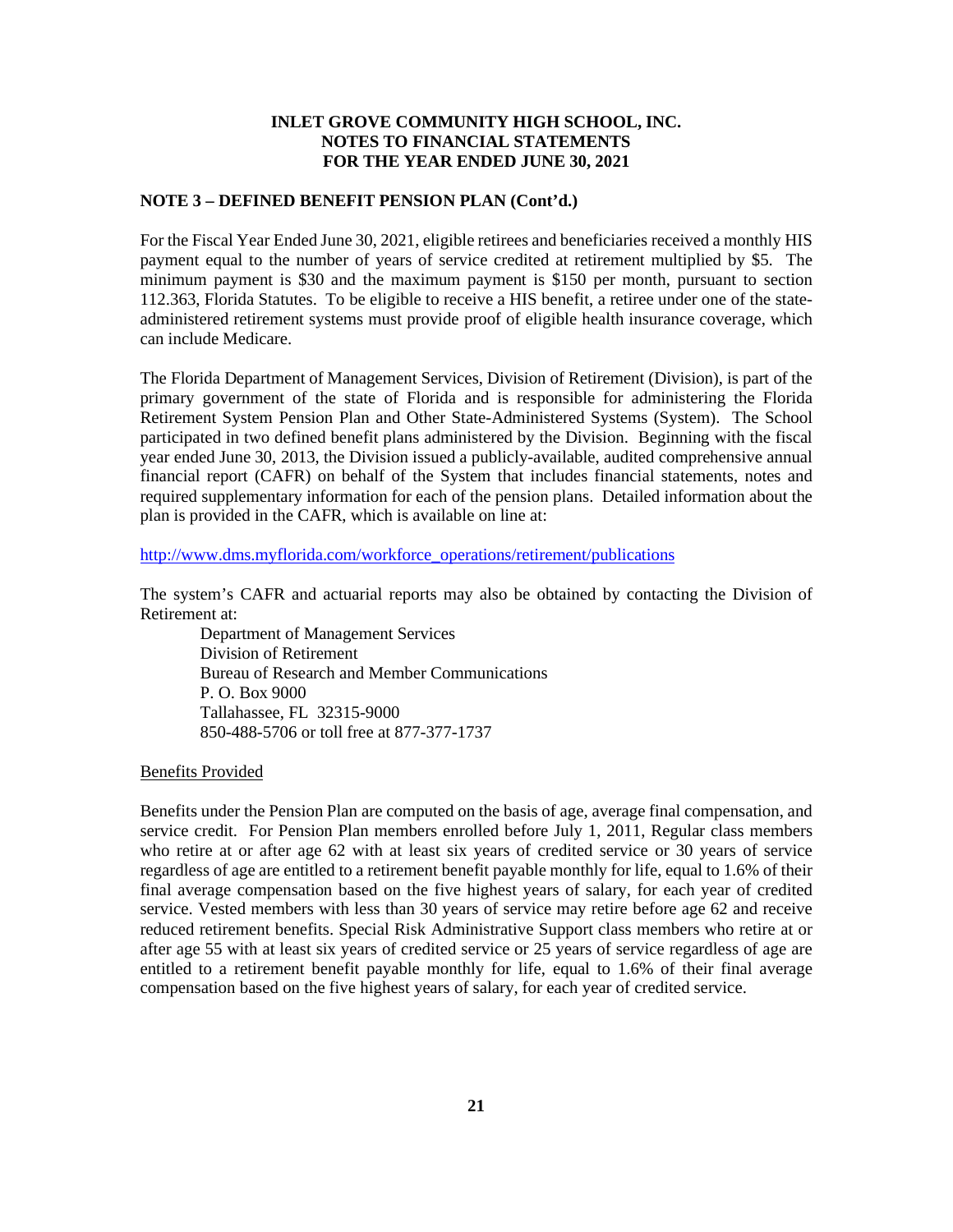#### **NOTE 3 – DEFINED BENEFIT PENSION PLAN (Cont'd.)**

Special Risk class members (sworn law enforcement officers, firefighters, and correctional officers) who retire at or after age 55 with at least six years of credited service, or with 25 years of service regardless of age, are entitled to a retirement benefit payable monthly for life, equal to 3.0% of their final average compensation based on the five highest years of salary for each year of credited service. Senior Management Service class members who retire at or after age 62 with at least six years of credited service or 30 years of service regardless of age are entitled to a retirement benefit payable monthly for life, equal to 2.0% of their final average compensation based on the five highest years of salary for each year of credited service. Elected Officers' class members who retire at or after age 62 with at least six years of credited service or 30 years of service regardless of age are entitled to a retirement benefit payable monthly for life, equal to 3.0% (3.33% for judges and justices) of their final average compensation based on the five highest years of salary for each year of credited service.

For Plan members enrolled on or after July 1, 2011, the vesting requirement is extended to eight years of credited service for all these members and increasing normal retirement to age 65 or 33 years of service regardless of age for Regular, Senior Management Service, and Elected Officers' class members, and to age 60 or 30 years of service regardless of age for Special Risk and Special Risk Administrative Support class members. Also, the final average compensation for all these members will be based on the eight highest years of salary.

As provided in Section 121.101, Florida Statutes, if the member is initially enrolled in the Pension Plan before July 1, 2011, and all service credit was accrued before July 1, 2011, the annual cost-of- living adjustment is three percent per year. If the member is initially enrolled before July 1, 2011, and has service credit on or after July 1, 2011, there is an individually calculated cost-of-living adjustment. The annual cost-of-living adjustment is a proportion of three percent determined by dividing the sum of the pre-July 2011 service credit by the total service credit at retirement multiplied by three percent. Plan members initially enrolled on or after July 1, 2011, will not have a cost-of-living adjustment after retirement.

In addition to the above benefits, the DROP program allows eligible members to defer receipt of monthly retirement benefit payments while continuing employment with a FRS employer for a period not to exceed 60 months after electing to participate. Deferred monthly benefits are held in the FRS Trust Fund and accrue interest. There are no required contributions by DROP participants.

#### **Contributions**

Effective July 1, 2011, all enrolled members of the FRS, other than DROP participants, are required to contribute three percent of their salary to the FRS. In addition to member contributions, governmental employers are required to make contributions to the FRS based on state-wide contribution rates established by the Florida Legislature. These rates are updated as of July 1 of each year. The employer contribution rates by job class for the period from July 1, 2020 through June 30, 2021 were as follows: Regular—10%; and DROP participants—16.98%.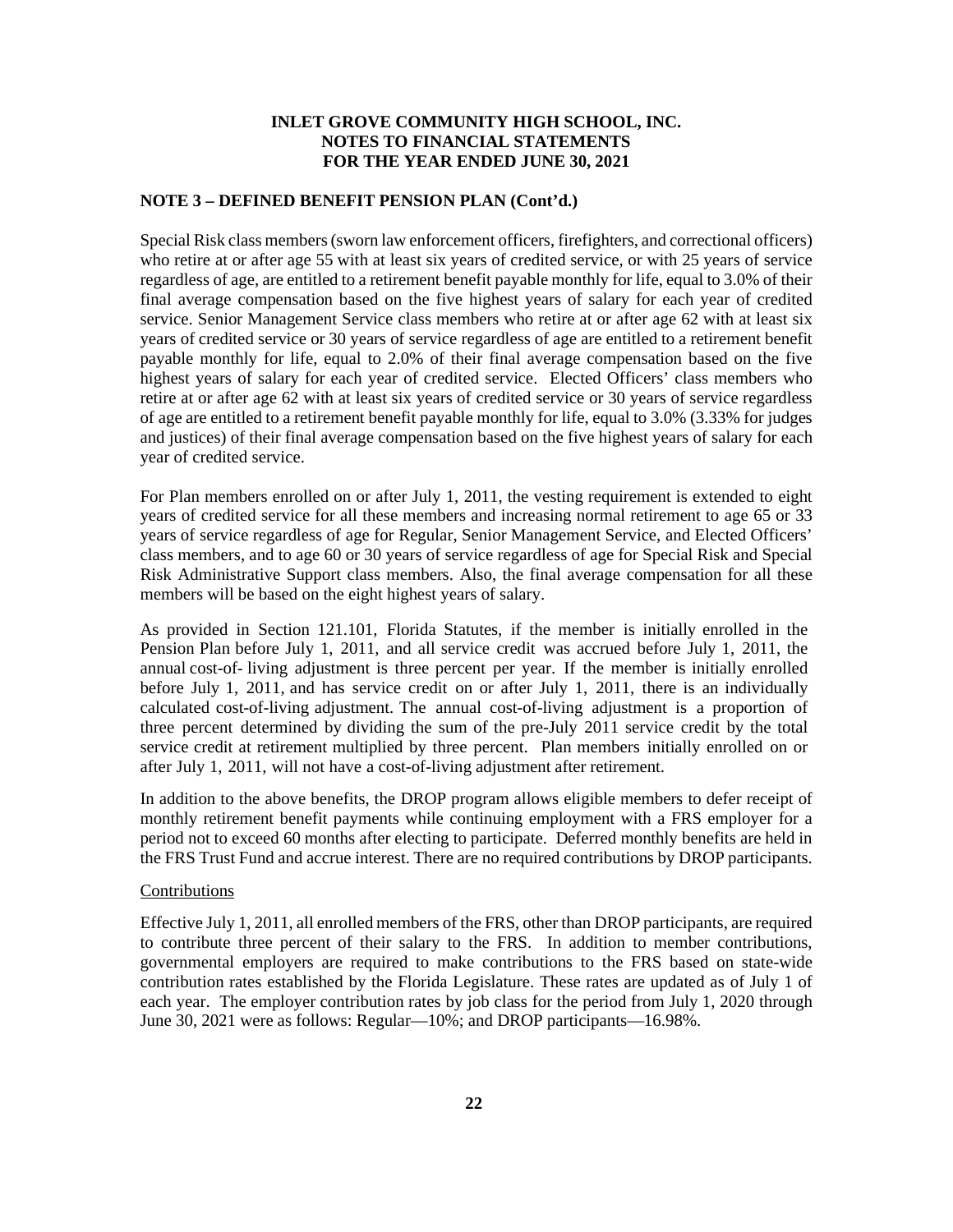#### **NOTE 3 – DEFINED BENEFIT PENSION PLAN (Cont'd.)**

The School's contributions, including employee contributions, to the Pension Plan totaled \$319,542 for the Fiscal Year Ended June 30, 2021.

#### Net Pension Liability, Deferrals, and Pension Expense

At June 30, 2021, the School reported a liability of \$2,231,775 for its proportionate share of the Pension Plan's net pension liability. The net pension liability was measured as of June 30, 2020, and the total pension liability used to calculate the net pension liability was determined by an actuarial valuation as of July 1, 2020. The School's proportionate share of the net pension liability was based on the School's 2019-20 fiscal year contributions relative to the 2018-19 fiscal year contributions of all participating members. At June 30, 2020, the School's proportionate share was 0.005149280 percent, which was a decrease of 0.00132053 percent from its proportionate share measured as of June 30, 2019.

For the Fiscal Year Ended June 30, 2021, the School recognized pension expense of \$433,245. In addition the School reported deferred outflows of resources and deferred inflows of resources related to pensions from the following sources:

| <b>Description</b>                                                                                                             |    | <b>Deferred Outflows</b><br>of Resources | <b>Deferred Inflows</b><br>of Resources |  |
|--------------------------------------------------------------------------------------------------------------------------------|----|------------------------------------------|-----------------------------------------|--|
| Differences between expected and<br>actual experience                                                                          | \$ | 85,415                                   | \$                                      |  |
| Change of assumptions                                                                                                          |    | 404,022                                  |                                         |  |
| Net difference between projected and actual<br>earnings on Pension Plan investments                                            |    |                                          |                                         |  |
| Changes in proportion and differences<br>between School Pension Plan contributions<br>and proportionate share of contributions |    | 155,564                                  | 291,297                                 |  |
| School's Pension Plan contributions subsequent<br>to the measurement date                                                      |    | 239,717                                  |                                         |  |
| Total                                                                                                                          |    | 884,718                                  | 291,297                                 |  |

The School's contributions to the FRS Pension Plan subsequent to the measurement date will be recognized as a reduction of the net pension liability in the fiscal year ended June 30, 2021. Other amounts reported as deferred outflows of resources and deferred inflows of resources related to the FRS Pension Plan will be recognized in pension expense as follows: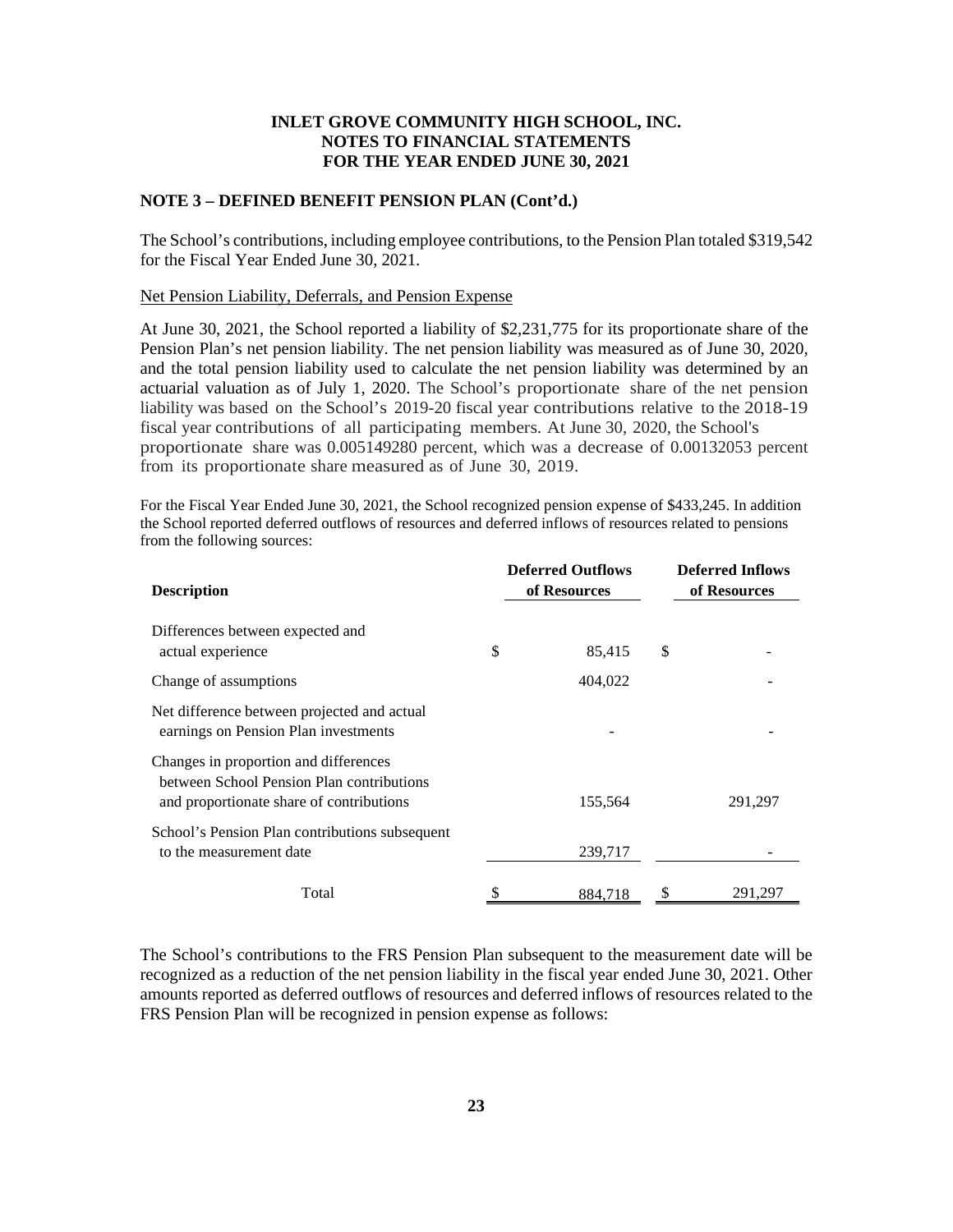| <b>Fiscal Year Ending</b> |                 |
|---------------------------|-----------------|
| June $30:$                | Amount          |
|                           |                 |
| 2021                      | \$<br>(35, 448) |
| 2022                      | (29, 115)       |
| 2023                      | (22, 882)       |
| 2024                      | (20, 410)       |
| 2025                      | (24, 117)       |
| Thereafter                | (39,209)        |

#### **NOTE 3 – DEFINED BENEFIT PENSION PLAN (Cont'd.)**

#### Discount Rate

The discount rate used to measure the total pension liability was 6.80%. The Pension Plan's fiduciary net position was projected to be available to make all projected future benefit payments of current active and inactive employees. Therefore, the discount rate for calculation the total pension liability is equal to the long-term expected rate of return.

## Sensitivity of the School's Proportionate Share of the Net Pension Liability to Changes in the Discount Rate

The following represents the School's proportionate share of the net pension liability calculated using the discount rate of 6.80%, as well as what the School's proportionate share of the net pension liability would be if it were calculated using a discount rate that is one percentage point lower (5.80%) or one percentage point higher (7.80%) than the current rate:

#### Florida Retirement System

|                                                                | 1\% Decrease | <b>Current Discount</b> | 1\% Increase |
|----------------------------------------------------------------|--------------|-------------------------|--------------|
|                                                                | $(5.80\%)$   | Rate (6.80%)            | $(7.80\%)$   |
| School's proportionate share of the<br>net positions liability | 3.563.768    | 2.231.774               | 1.119.287    |

#### Pension Plan Fiduciary Net Position

Detailed information regarding the Pension Plan's fiduciary net position is available in the separately issued FRS Pension Plan and Other State-Administered Systems Comprehensive Annual Financial Report.

### HIS Plan Contributions

The HIS Plan is funded by required contributions from FRS participating employers as set by the Florida Legislature.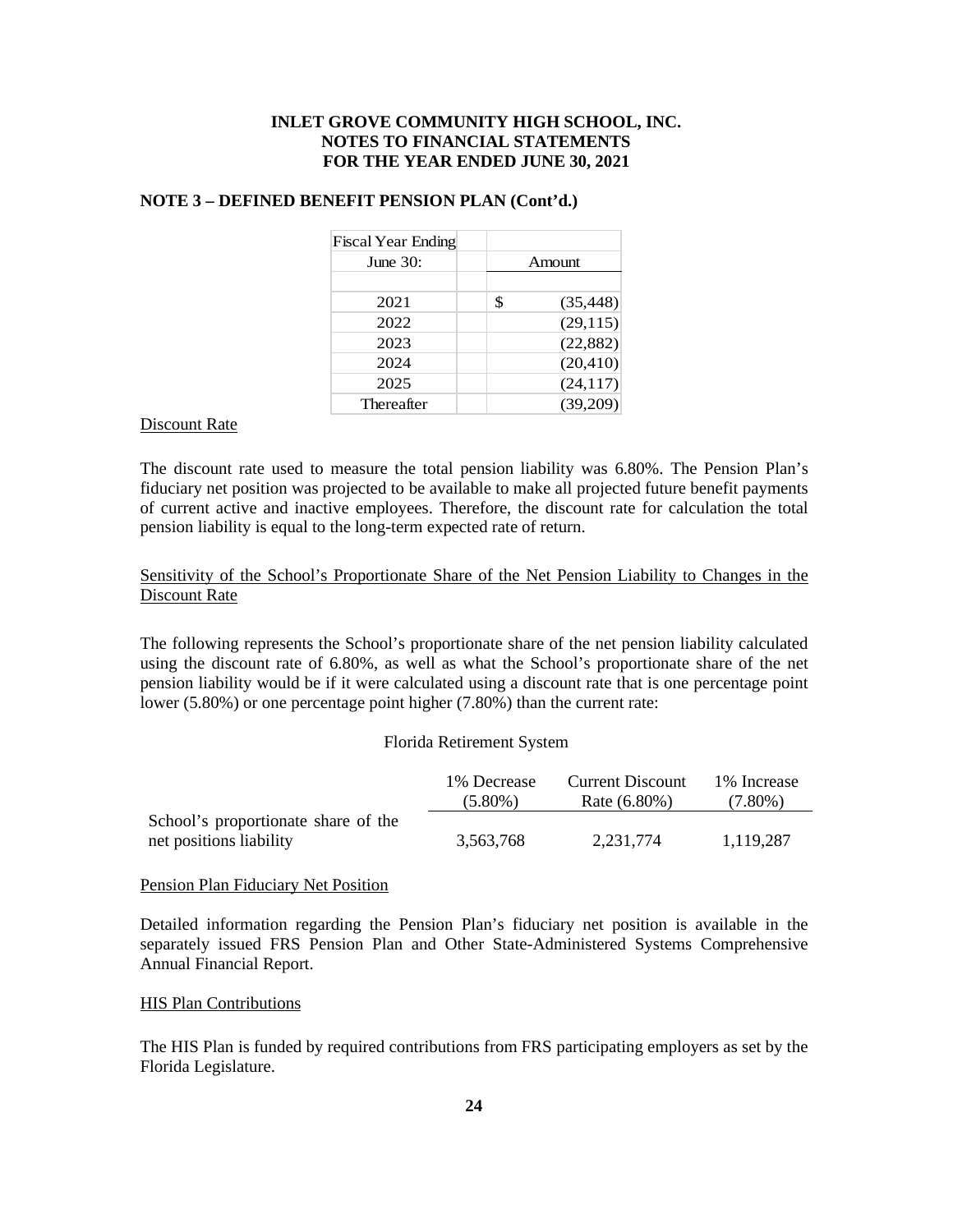#### **NOTE 3 – DEFINED BENEFIT PENSION PLAN (Cont'd.)**

Employer contributions are a percentage of gross compensation for all active FRS members. For the Fiscal Year Ended June 30, 2021, the HIS contribution for the period July 1, 2020 through June 30, 2021 was 1.66%, respectively. The School contributed 100% of its statutorily required contributions for the current and preceding four years.

HIS Plan contributions are deposited in a separate trust fund from which payments are authorized. HIS Plan benefits are not guaranteed and are subject to annual legislative appropriation. In the event legislative appropriation or available funds fail to provide full subsidy benefits to all participants, benefits may be reduced or cancelled.

The School's contributions to the HIS Plan totaled \$58,378 for the Fiscal Year Ended June 30, 2021.

## Net Pension Liability, Deferrals, and Pension Expense

At June 30, 2021, the School reported a liability of \$1,095,772 for its proportionate share of the HIS Plan's net pension liability. The net pension liability was measured as of June 30, 2020, and the total pension liability used to calculate the net pension liability was determined by an actuarial valuation as of July 1, 2020. The School's proportionate share of the net pension liability was based on the School's 2019-20 fiscal year contributions relative to the 2018-19 fiscal year contributions of all participating members. At June 30, 2020, the School's proportionate share was 0.008974490 percent.

For the Fiscal Year Ended June 30, 2021, the School recognized pension expense of \$90,857. In addition the School reported deferred outflows of resources and deferred in flows of resources related to pensions from the following sources:

| <b>Description</b>                                                                                                         | <b>Deferred Outflows</b><br>of Resources |         | <b>Deferred Inflows</b><br>of Resources |         |  |
|----------------------------------------------------------------------------------------------------------------------------|------------------------------------------|---------|-----------------------------------------|---------|--|
| Differences between expected and                                                                                           |                                          |         |                                         |         |  |
| actual experience                                                                                                          | \$                                       | 44,824  | \$                                      | 845     |  |
| Change of assumptions                                                                                                      |                                          | 117,827 |                                         | 63,715  |  |
| Net difference between projected and actual<br>earnings on HIS Plan investments                                            |                                          | 875     |                                         |         |  |
| Changes in proportion and differences<br>between School HIS Plan contributions<br>and proportionate share of contributions |                                          | 118,427 |                                         | 112,513 |  |
| School's HIS Plan contributions subsequent<br>to the measurement date                                                      |                                          | 58,378  |                                         |         |  |
| Total                                                                                                                      | \$                                       | 340,331 |                                         | 177,073 |  |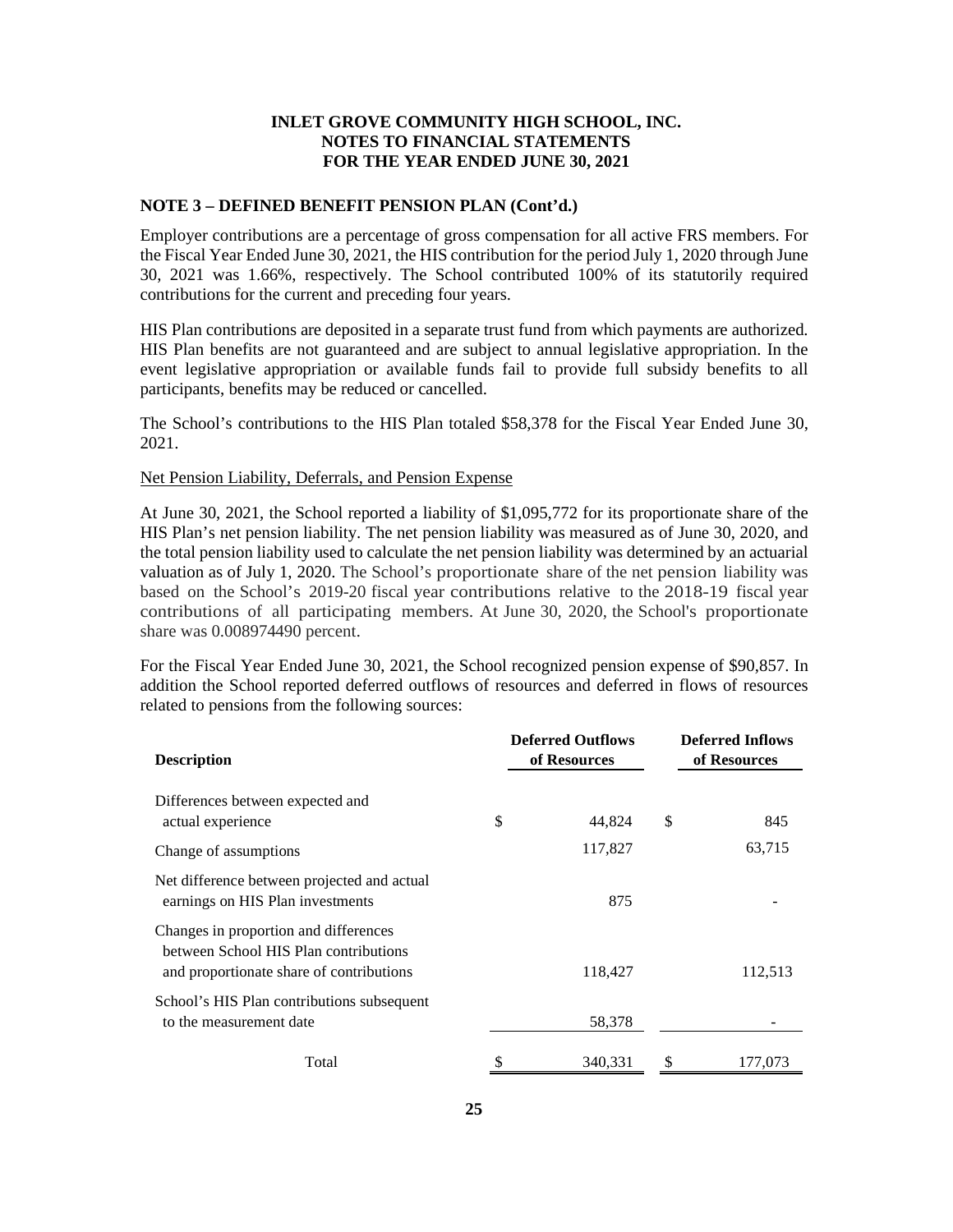# **NOTE 3 – DEFINED BENEFIT PENSION PLAN (Cont'd.)**

Other amounts reported as deferred outflows of resources and deferred inflows of resources related to the HIS Plan will be recognized in pension expense as follows:

| Amount                    |
|---------------------------|
|                           |
| \$<br>676                 |
| 1,765                     |
| 6,740                     |
| 4,326                     |
| 7,049                     |
| (13,996)                  |
| <b>Fiscal Year Ending</b> |

Actuarial Assumptions – The total pension liability in the July 1, 2020, actuarial valuation was determined using the following actuarial assumptions, applied to all periods included in the measurement:

| <b>Valuation Date</b> | July 1, 2020                |
|-----------------------|-----------------------------|
| Discount Rate         | 2.21 %                      |
| Inflation             | 2.40 %                      |
| Salary increases      | 3.25 %, including inflation |
| Municipal bond rate   | 2.21 %                      |
|                       |                             |

Mortality rates were based on the Generational PUB-2010 with Projection Scale MP-2018.

Because the HIS Program is funded on a pay-as-you-go basis, no experience study has been completed for that program. The actuarial assumptions that determined the total pension liability for the HIS Program were based on certain results of the most recent experience study for the FRS Pension Plan.

#### Discount Rate

The discount rate used to measure the total pension liability was 2.21%. In general, the discount rate for calculating the total pension liability is equal to the single rate equivalent to discounting at the long-term expected rate of return for benefit payments prior to the projected depletion date. Because the HIS benefit is essentially funded on a pay-as-you-go basis, the depletion date is considered to be immediate, and the single equivalent discount rate is equal to the municipal bond rate selected by the HIS Plan sponsor. The Bond Buyer General Obligation 20-Bond Municipal Bond Index was adopted as the applicable municipal bond index.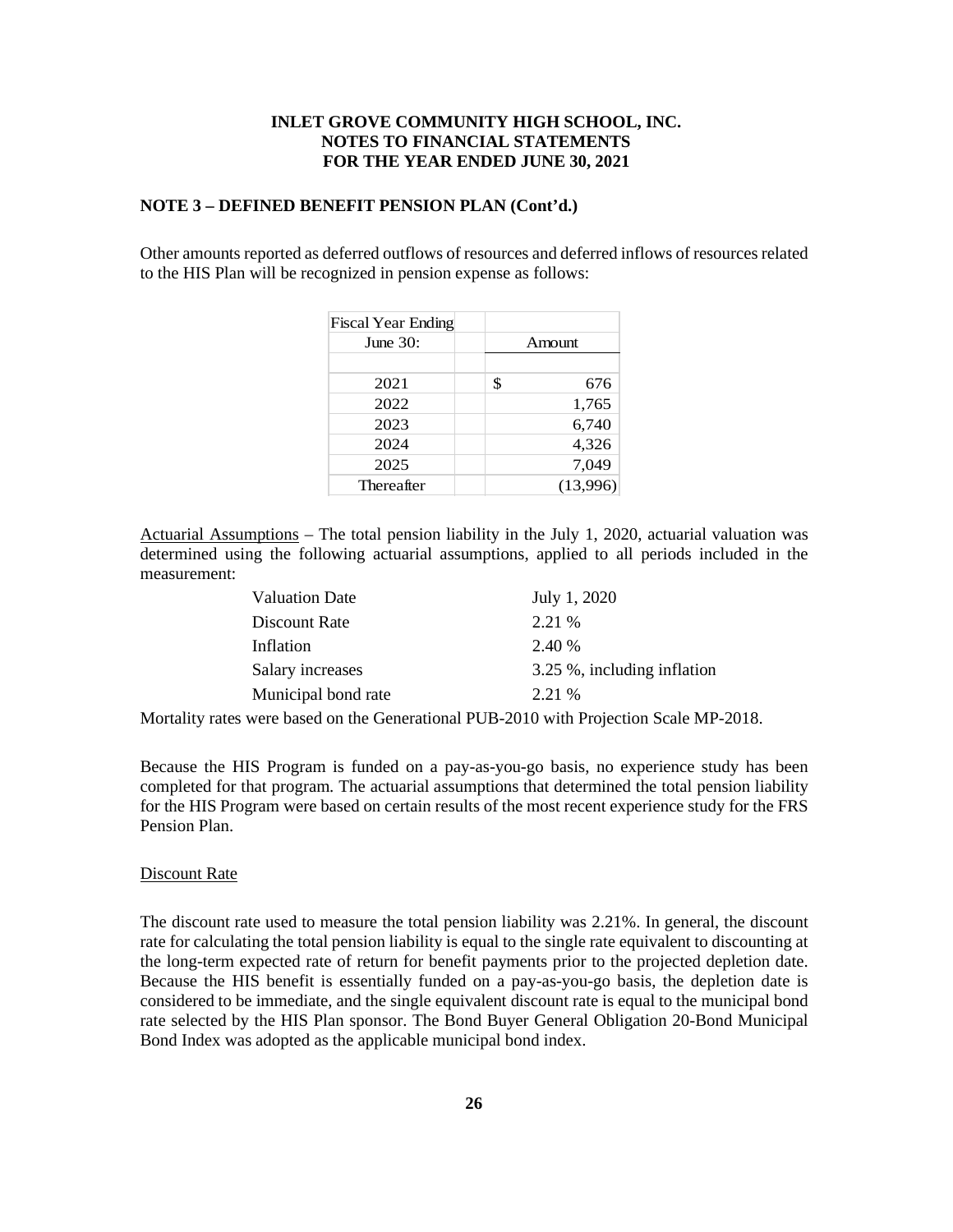#### **NOTE 3 – DEFINED BENEFIT PENSION PLAN (Cont'd.)**

## Sensitivity of the School's Proportionate Share of the Net Pension Liability to Changes in the Discount Rate

The following represents the School's proportionate share of the net pension liability calculated using the discount rate of 2.21%, as well as what the School's proportionate share of the net pension liability would be if it were calculated using a discount rate that is one percentage point lower (1.21%) or one percentage point higher (3.21%) than the current rate:

#### Health Insurance Subsidy

|                                     | 1\% Decrease<br>$(1.21\%)$ | <b>Current Discount</b><br>Rate $(2.21\%)$ | 1\% Increase<br>$(3.21\%)$ |
|-------------------------------------|----------------------------|--------------------------------------------|----------------------------|
| School's proportionate share of the |                            |                                            |                            |
| net pension liability               | 1.266.662                  | 1.095.771                                  | 955.897                    |

#### Pension Plan Fiduciary Net Position

Detailed information regarding the HIS Plan's fiduciary net position is available in the separately issued FRS Pension Plan and Other State-Administered Systems Comprehensive Annual Financial Report.

#### Payables to the Pension Plan

At June 30, 2021, the School reported a payable in the amount of \$-0- for outstanding contributions to the HIS Plan required For the Fiscal Year Ended June 30, 2021.

#### Investment Plan

The SBA administers the defined contribution plan officially titled the FRS Investment Plan. The investment Plan is reported in the SBA's annual financial statements and in the State of Florida Comprehensive Annual Financial Report.

As provided in Section 121.4501, Florida Statutes, eligible FRS members may elect to participate in the Investment Plan in lieu of the FRS defined benefit plan. The School employees participating in DROP are not eligible to participate in the Investment Plan.Employer and employee contributions, including amounts contributed to individual member's accounts, are defined by law, but the ultimate benefit depends in part on the performance of investment funds.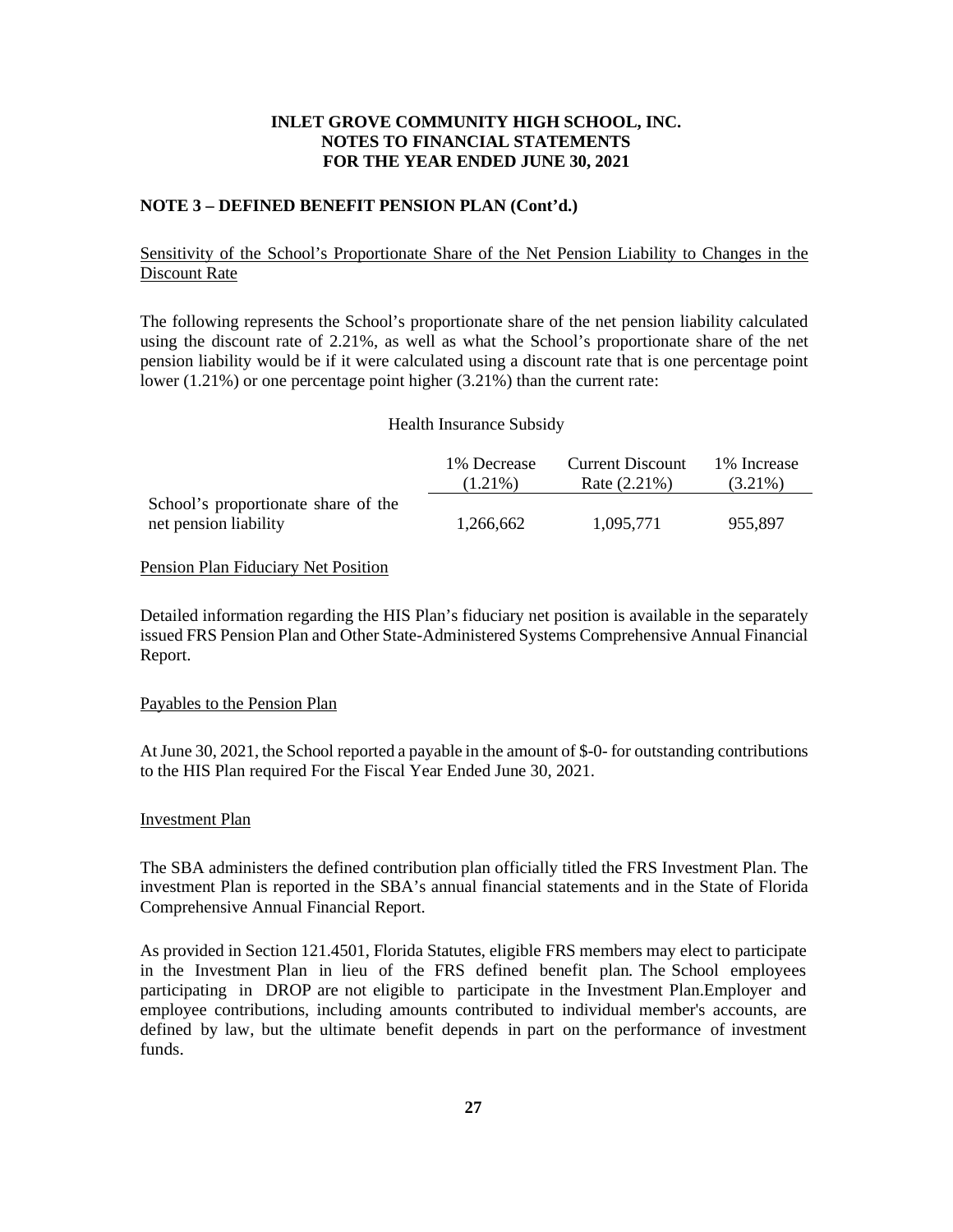#### **NOTE 3 – DEFINED BENEFIT PENSION PLAN (Cont'd.)**

Benefit terms, including contribution requirements, for the Investment Plan are established and may be amended by the Florida Legislature. The Investment Plan is funded with the same employer and employee contribution rates that are based on salary and membership class (Regular Class, Elected School Officers, etc.), as the Pension Plan. Contributions are directed to individual member accounts, and the individual members allocate contributions and account balances among various approved investment choices. Costs of administering the Investment Plan, including the FRS Financial Guidance Program, are funded through an employer contribution of 0.06 percent of payroll and by forfeited benefits of plan members.

For all membership classes, employees are immediately vested in their own contributions and are vested after one year of service for employer contributions and investment earnings. If an accumulated benefit obligation for service credit originally earned under the Pension Plan is transferred to the Investment Plan, the member must have the years of service required for Pension Plan vesting (including the service credit represented by the transferred funds) to be vested for these funds and the earnings on the funds. Non-vested employer contributions are placed in a suspense account for up to five years. If the employee returns to FRS-covered employment within the five-year period, the employee will regain control over their account. If the employee does not return within the five-year period, the employee will forfeit the accumulated account balance. For the Fiscal Year Ended June 30, 2021, the information for the amount of forfeitures was unavailable from the SBA; however, management believes that these amounts, if any, would be immaterial to the School.

After termination and applying to receive benefits, the member may rollover vested funds to another qualified plan, structure a periodic payment under the Investment Plan, receive a lumpsum distribution, leave the funds invested for future distribution, or any combination of these options. Disability coverage is provided; the member may either transfer the account balance to the P ension Plan when approved for disability retirement to receive guaranteed lifetime monthly benefits under the Pension Plan, or remain in the Investment Plan and rely upon that account balance for retirement income.

#### **NOTE 4 – COMPENSATED ABSENCES**

At June 30, 2021, the balance in long term compensated absences was \$257,045.

#### **NOTE 5 – PRIOR PERIOD ADJUSTMENT**

During the year it was noted than an error was made during the prior year and revenues were understated by \$3,722. An adjustment was made to the beginning fund balance for the same amount. The beginning fund balance was restated to \$11,362.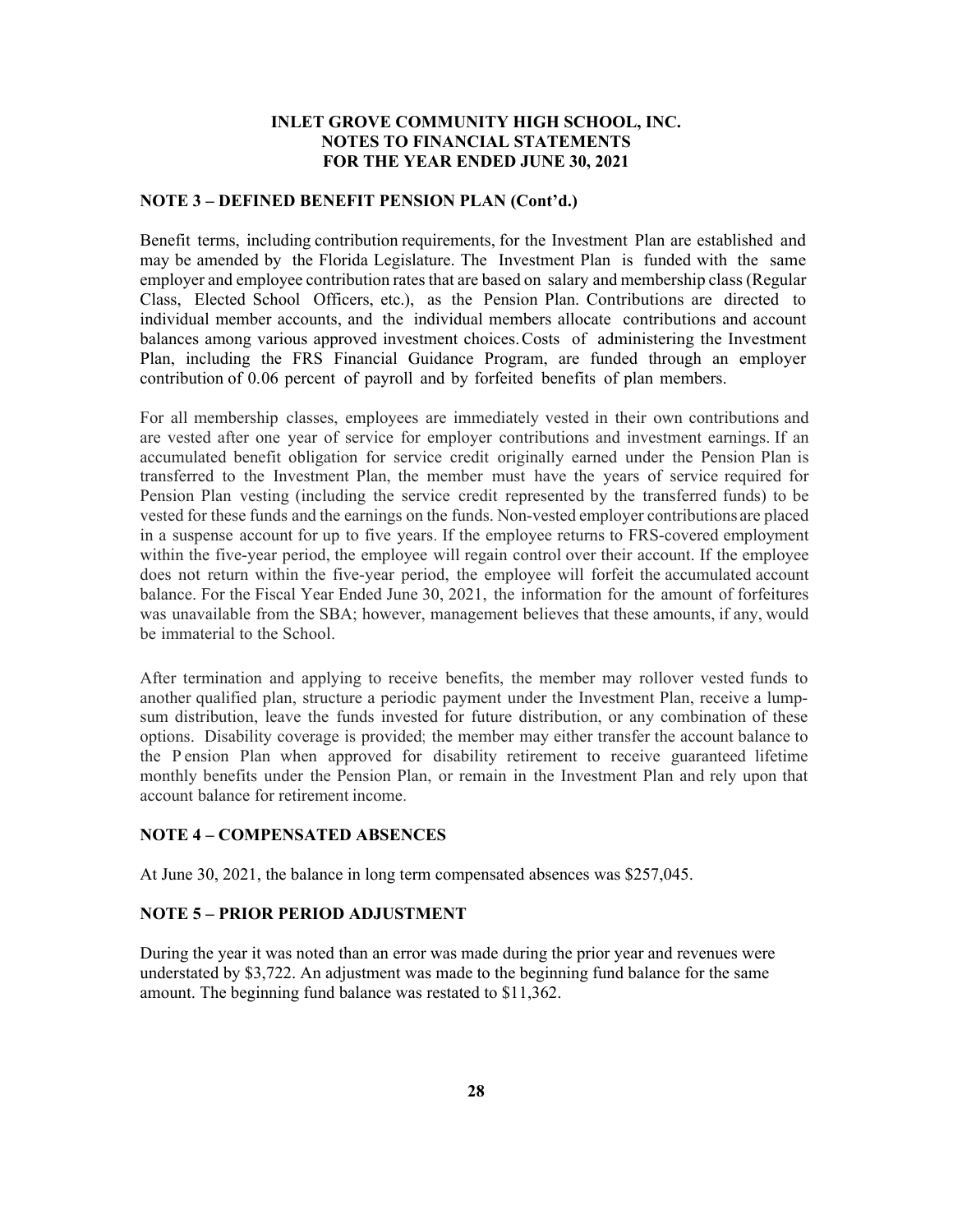#### **NOTE 6 – LONG-TERM LIABILITIES**

Long-term liabilities for the year ended June 30, 2021 were as follows:

|                                       | Beginning<br>Balance | <b>Additions</b>         | Reductions | Ending<br>Balance | Due within<br>one year |
|---------------------------------------|----------------------|--------------------------|------------|-------------------|------------------------|
| Note – Mercedes Benz Fin.<br>Services | \$63,168             | $\overline{\phantom{a}}$ | -          | \$63,168          | \$18,231               |
|                                       | \$63,168             | $\,$                     |            | \$63,168          | \$18,231               |

Debt service requirements at June 30, 2021 were as follows:

|                     | Principal | Interest |
|---------------------|-----------|----------|
| Year ended June 30, |           |          |
| 2022                | 18,231    | 3,064    |
| 2023                | 19.241    | 2,054    |
| 2024                | 25,696    | 1.092    |
|                     | \$63,168  | \$6,210  |

## **NOTE 7 – COMMITMENTS AND CONTINGENCIES**

#### **Risk Management**

The School is exposed to various risks of loss related to theft, damage to, and destruction of assets, errors and omissions; injuries to employees; and natural disasters. The School purchases commercial insurance for all material risks of loss to which the School is exposed, including general liability, property, auto, and workers compensation.

The School receives funding from the State of Florida based on the number of full time equivalent (FTE) students who attend the Charter School. The data is compiled by the School and is subject to audit by the State and if errors are found this could result in amounts having to be repaid to the State or decrease in future allocations. Management believes that the amounts that would have to be remitted back to the State due to errors in their FTE count would not material to the financial position of the School. A review of the last eight years reveals that settled claims have not exceeded insurance coverage.

#### **NOTE 8 – SUBSEQUENT EVENTS**

Management has evaluated events that occurred subsequent to the year end for potential recognition or disclosure in the financial statements, through the date on which the financial statements were available to be issued. The date when the financial statements were available to be issued was September 27, 2021.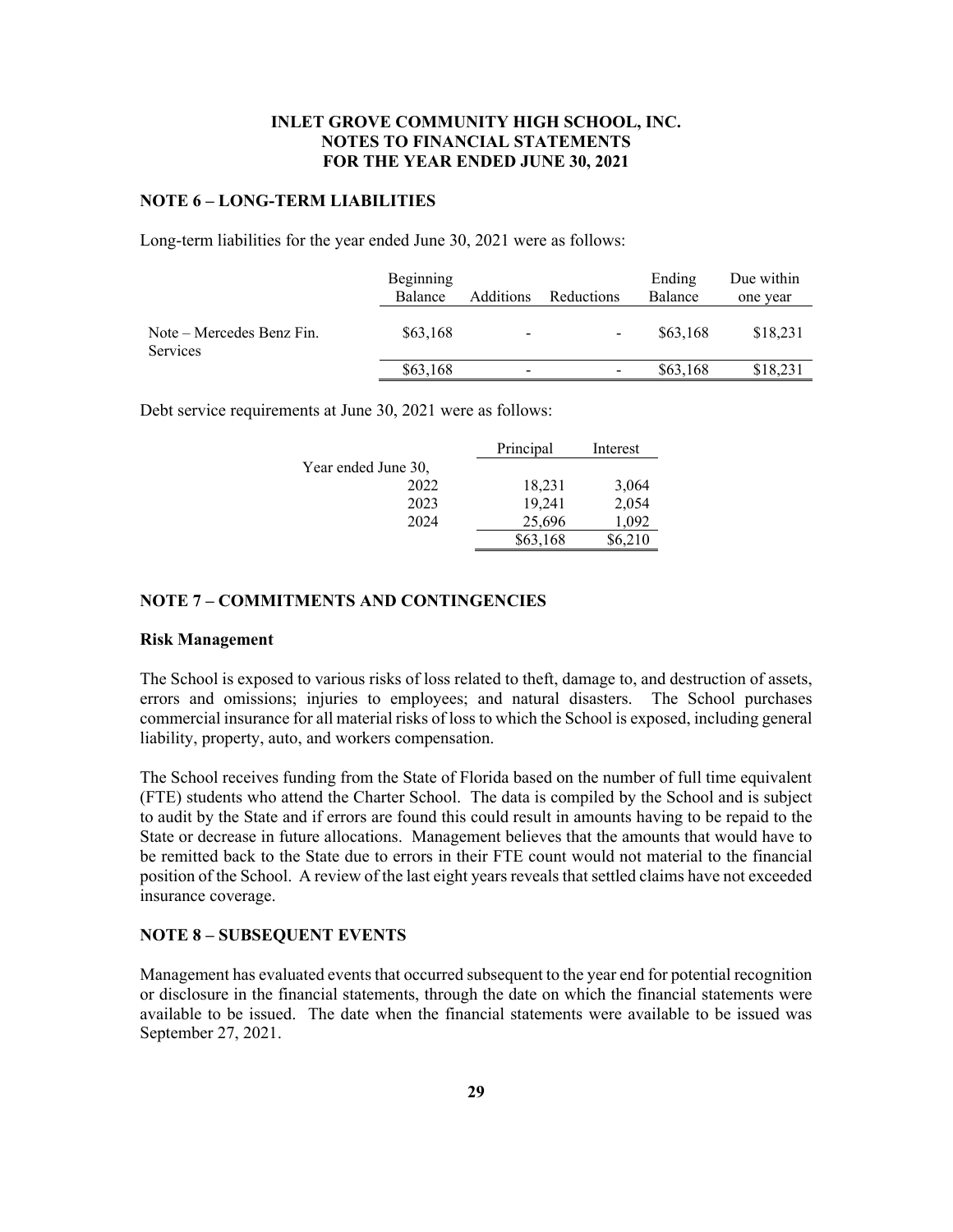*Mark Escoffery, P.A.* 

*Certified Public Accountant* 

8645 N. Military Trail Palm Beach Gardens, FL 33410

Tel (561) 627-1404<br>Fax (561) 627-3844

# **REPORT ON INTERNAL CONTROL OVER FINANCIAL REPORTING AND ON COMPLIANCE AND OTHER MATTERS BASED ON AN AUDIT OF FINANCIAL STATEMENTS PERFORMED IN ACCORDANCE WITH** *GOVERNMENT AUDITING STANDARDS*

To the Board Members of Inlet Grove Community High School, Inc.  $600 \text{ W } 28^{\text{th}}$  Street Riviera Beach, Florida 33404

I have audited the financial statements of Inlet Grove Community High School, Inc. ("the School") (a non-profit organization) as of and for the year ended June 30, 2021, and have issued my report thereon dated September 27, 2021. I conducted my audit in accordance with auditing standards generally accepted in the United States of America and the standards applicable to financial audits contained in *Government Auditing Standards*, issued by the Comptroller General of the United States.

## **Internal Control over Financial Reporting**

In planning and performing my audit, I considered the School's internal control over financial reporting as a basis for designing my auditing procedures for the purpose of expressing my opinion on the financial statements, but not for the purpose of expressing an opinion on the effectiveness of the School's internal control over financial reporting. Accordingly, I do not express an opinion on the effectiveness of the School's internal control over financial reporting.

A *deficiency in internal control* exists when the design or operation of a control does not allow management or employees, in the normal course of performing their assigned functions, to prevent, or detect and correct misstatements on a timely basis. A *material weakness* is a deficiency, or a combination of deficiencies, in internal control such that there is a reasonable possibility that a material misstatement of the entity's financial statements will not be prevented, or detected and corrected on a timely basis.

My consideration of the internal control over financial reporting was for the limited purpose described in the first paragraph of this section and was not designed to identify all deficiencies in internal control over financial reporting that might be deficiencies, significant deficiencies, or material weaknesses. I did not identify any deficiencies in internal control over financial reporting that I consider to be material weaknesses, as defined above.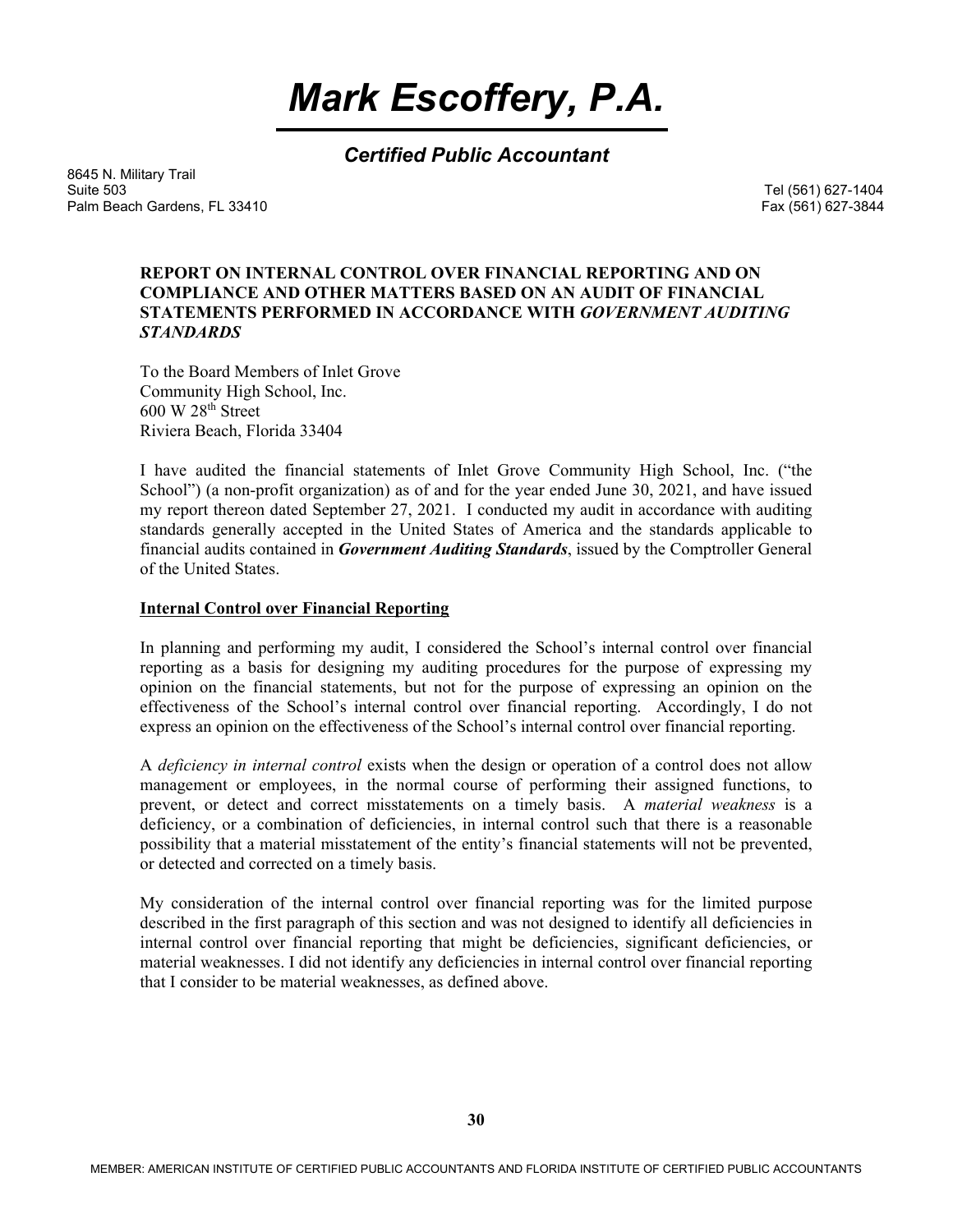## **REPORT ON INTERNAL CONTROL OVER FINANCIAL REPORTING AND ON COMPLIANCE AND OTHER MATTERS BASED ON AN AUDIT OF FINANCIAL STATEMENTS PERFORMED IN ACCORDANCE WITH** *GOVERNMENT AUDITING STANDARDS (***Cont'd.)**

To the Board Members of Inlet Grove Community High School, Inc. 600 W 28th Street Riviera Beach, Florida 33404

#### **Compliance and Other Matters**

As part of obtaining reasonable assurance about whether the School's financial statements are free of material misstatement, I performed tests of its compliance with certain provisions of laws, regulations, contracts and grant agreements, noncompliance with which could have a direct and material effect on the determination of financial statement amounts. However, providing an opinion on compliance with those provisions was not an objective of my audit and, accordingly, I do not express such an opinion. The results of my tests disclosed no instances of noncompliance or other matters that are required to be reported under *Government Auditing Standards.*

This report is intended solely for the information and use of the Board Members, Management, others within the School and State awarding agencies and pass-through entities and is not intended to be and should not be used by anyone other than these specified parties.

Moule Evoppuz, P.A.

Palm Beach Gardens, Florida September 27, 2021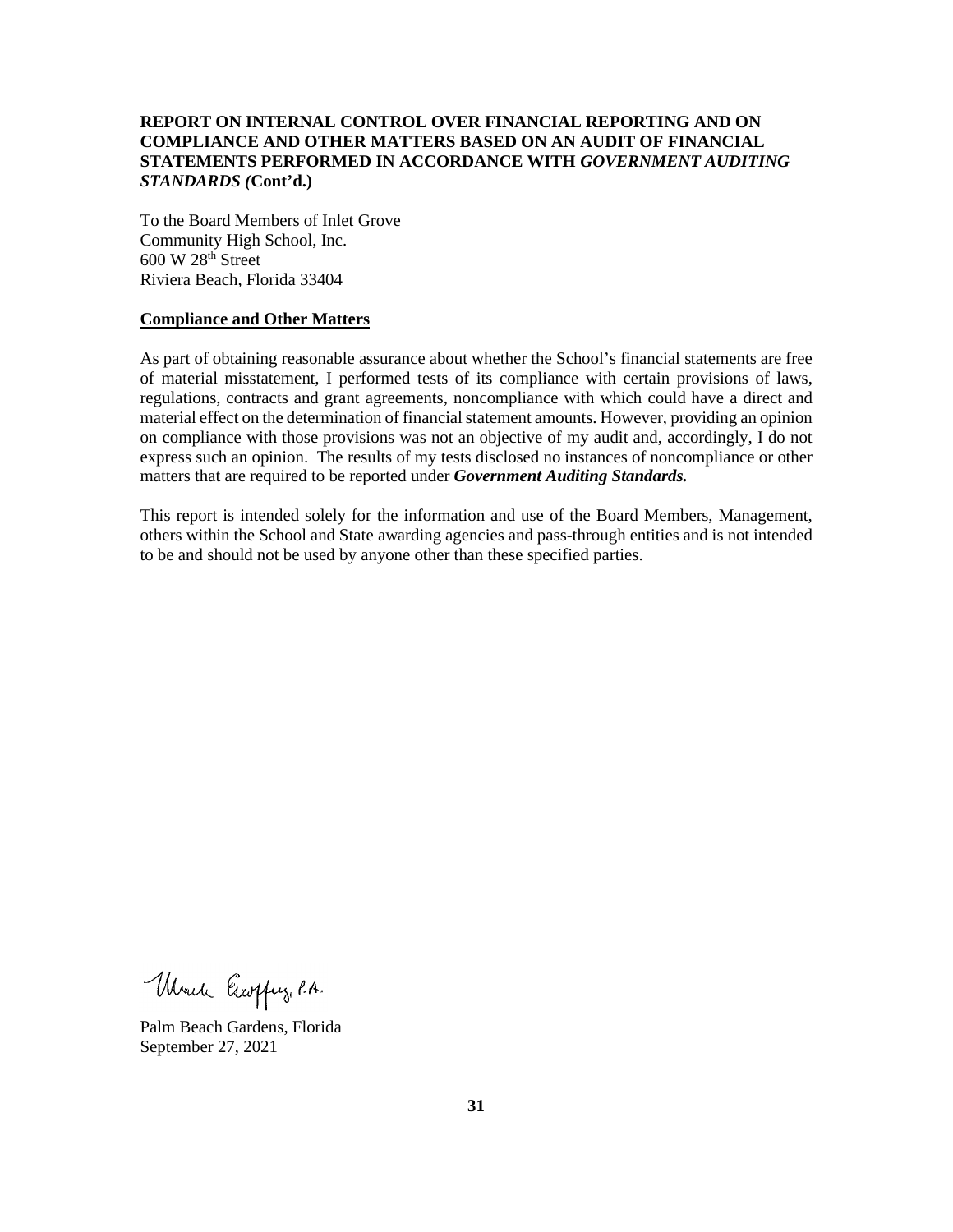*Mark Escoffery, P.A.* 

*Certified Public Accountant* 

8645 N. Military Trail Palm Beach Gardens, FL 33410

Tel (561) 627-1404<br>Fax (561) 627-3844

# **MANAGEMENT LETTER**

To the Board Members of Inlet Grove Community High School, Inc.  $600 \text{ W } 28^{\text{th}}$  Street Riviera Beach, Florida 33404

#### **Report on the Financial Statements**

I have audited the financial statements of Inlet Grove Community High School, Inc., ("the School") as of and for the fiscal year ended June 30, 2021, and have issued my report thereon dated September 27, 2021.

## **Auditor's Responsibility**

I conducted my audit in accordance with auditing standards generally accepted in the United States of America; the standards applicable to financial audits contained in *Government Auditing Standards*, issued by the Comptroller General of the United States; and Chapter 10.850, Rules of the Auditor General*.*

#### **Other Reports and Schedules**

I have issued my Independent Auditor's Report on Internal Control over Financial Reporting and Compliance and Other Matters Based on an Audit of the Financial Statements Performed in Accordance with *Government Auditing Standards.*

#### **Prior Audit Findings**

Section 10.854(1)(e)1., Rules of the Auditor General, requires that I determine whether or not corrective actions have been taken to address findings and recommendations made in the preceding annual financial audit report. There were no findings and recommendations made in the preceding annual financial audit report.

#### **Official Title**

Section 10.854(1)(e)5., Rules of the Auditor General, requires the name or official title of the entity. The official title of the entity is Inlet Grove Community High School, Inc.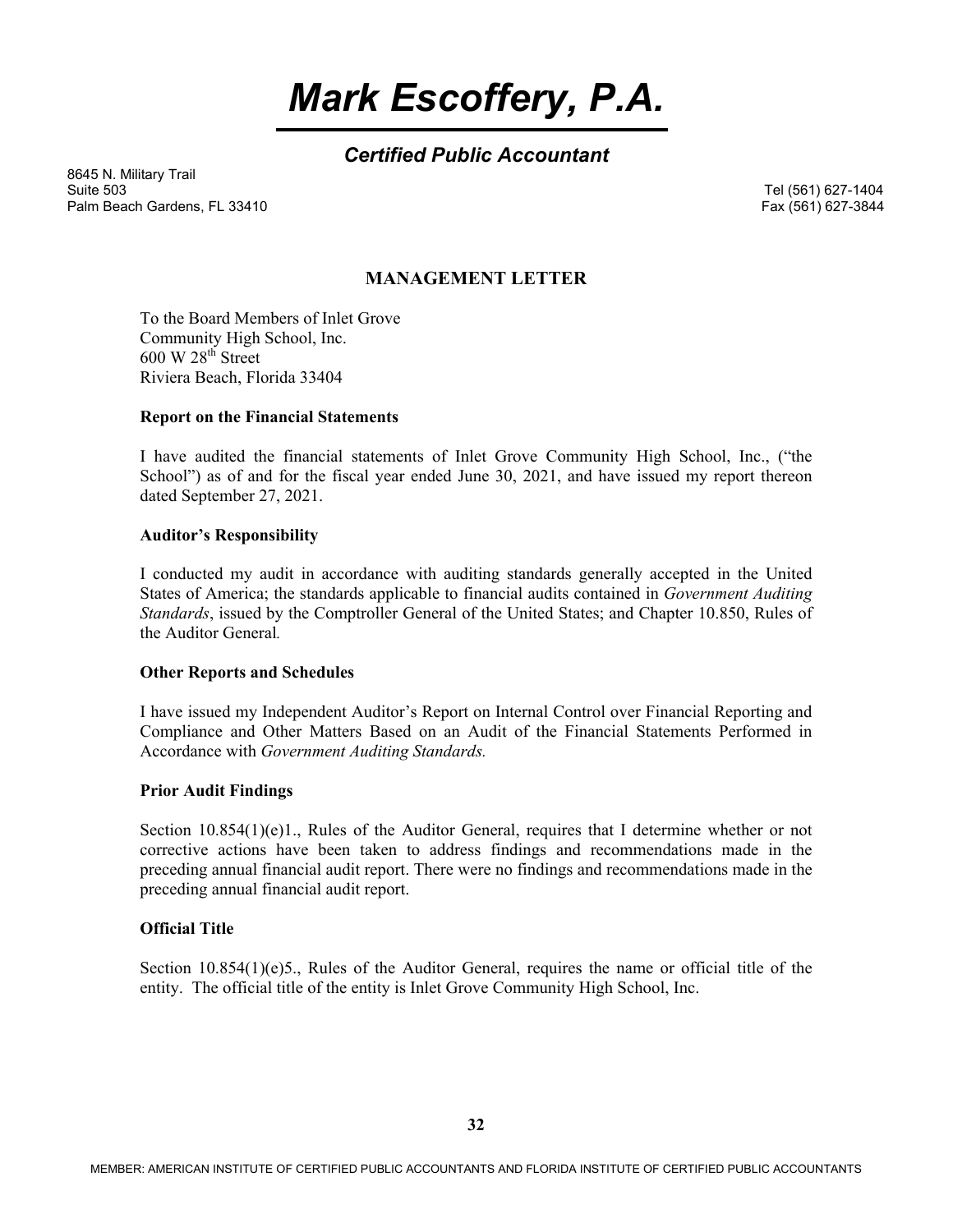# **MANAGEMENT LETTER (Continued)**

#### **Financial Condition**

Sections  $10.854(1)(e)2$ ., Rules of the Auditor General, require that I report the results of my determination as to whether or not the Inlet Grove Community High School, Inc. has met one or more of the conditions described in Section 218.503(1), Florida Statutes, and identification of the specific condition(s) met. In connection with my audit, I determined that the Inlet Grove Community High School, Inc. did not meet any of the conditions described in Section 218.503(1), Florida Statutes.

Pursuant to Sections 10.854(1)(e)6.a. and 10.855(12), Rules of the Auditor General, I applied financial condition assessment procedures for the Inlet Grove Community High School, Inc. It is management's responsibility to monitor the Inlet Grove Community High School, Inc.'s financial condition, and my financial condition assessment was based in part on representations made by management and the review of financial information provided by same. Financial assessments made did not indicate that the Inlet Grove Community High School, Inc.'s financial condition is deteriorating.

## **Transparency**

Sections  $10.854(1)(e)$ 7. and  $10.855(13)$ , Rules of the Auditor General, require that I report the results of my determination as to whether the Inlet Grove Community High School, Inc. maintains on its Web site the information specified in Section 1002.33(9)(p), Florida Statutes. In connection with my audit, I determined that the Inlet Grove Community High School, Inc. maintained on its Web site the information specified in Section 1002.33(9)(p), Florida Statutes.

#### **Other Matters**

Section 10.854(1)(e)3., Rules of the Auditor General, requires that I address in the management letter any recommendations to improve financial management. In connection with my audit, I did not have any such recommendations.

Section 10.854(1)(e)4., Rules of the Auditor General, requires that I address noncompliance with provisions of contracts or grant agreements, or abuse, that have occurred, or are likely to have occurred, that have an effect on the financial statements that is less than material but which warrants the attention of those charged with governance. In connection with my audit, I did not have any such findings.

#### **Purpose of this Letter**

My management letter is intended solely for the information and use of the Legislative Auditing Committee, members of the Florida Senate and he Florida House of Representatives, the Florida Auditor General, Federal and other granting agencies, the Board of Directors, applicable management, and Palm Beach County School District and is not intended to be and should not be used by anyone other than these specified parties.

Mark Escoffery, P.A. September 27, 2021

Moule Everfley, P.A.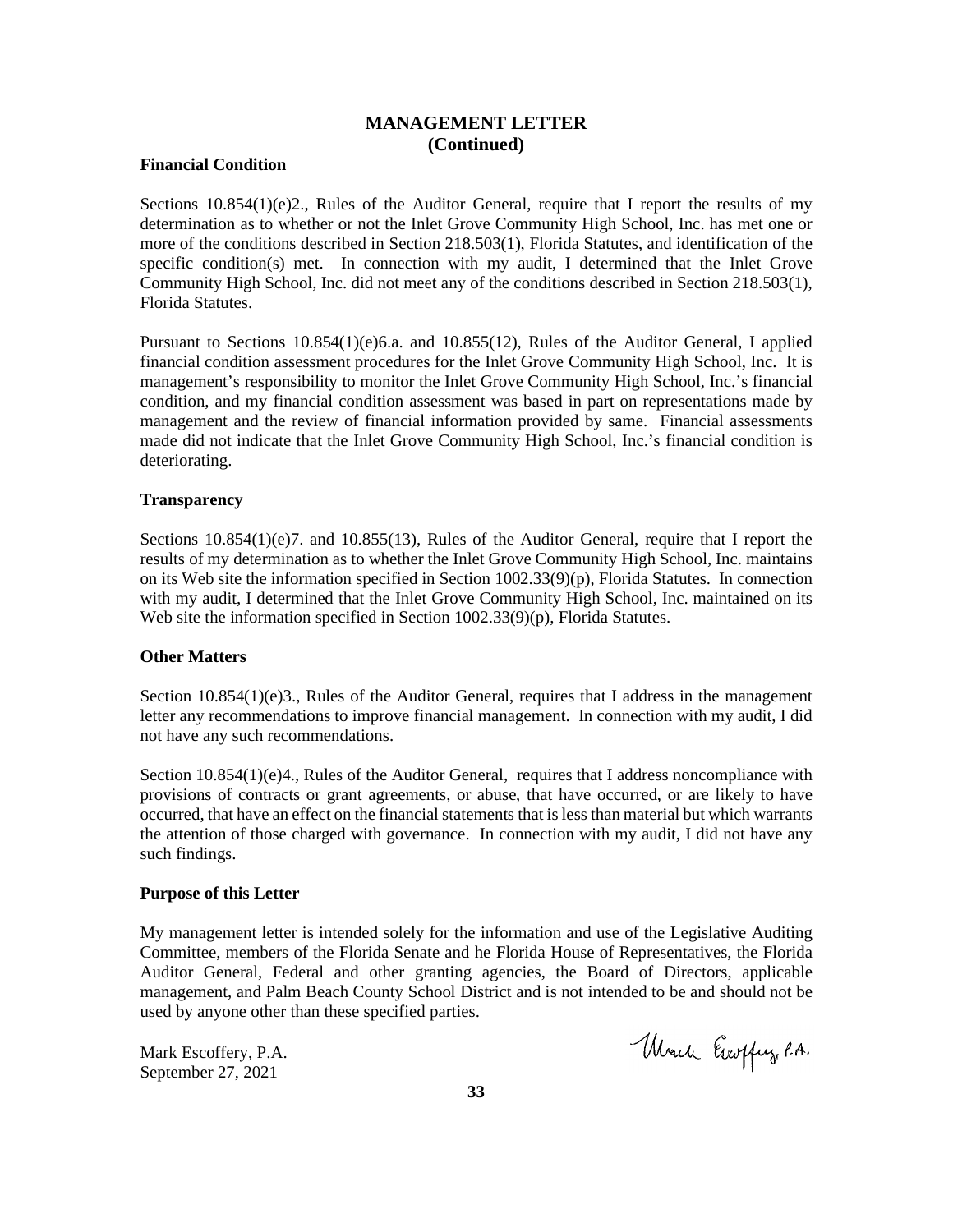#### **INLET GROVE COMMUNITY HIGH SCHOOL, INC. Schedule of the School's Proportionate Share of the Net Pension Liability – Florida Retirement System Pension Plan Last Ten Fiscal Years (Required Supplementary Information)**

|                                                                                                               | 2020         | 2019         | 2018         | 2017         | 2016         | 2015         | 2014         |
|---------------------------------------------------------------------------------------------------------------|--------------|--------------|--------------|--------------|--------------|--------------|--------------|
| School's proportion of the<br>FRS net pension liability                                                       | 0.005149280% | 0.006469815% | 0.005508093% | 0.005272079% | 0.005296727% | 0.005536783% | 0.005949205% |
| School's proportionate share<br>of the FRS net pension<br>liability                                           | 2,231,775    | 2,228,114    | 1,659,066    | 1,559,446    | 1,337,428    | 715,150      | 362,989      |
| School's covered-employee<br>payroll                                                                          | 3,514,147    | 3,469,429    | 3,403,213    | 2,670,705    | 2,688,778    | 2,541,302    | 2,625,130    |
| School's proportionate share<br>of the FRS net pension<br>liability as a percentage of its<br>covered payroll | 63.51%       | 64.22%       | 48.75%       | 58.39%       | 49.7%        | 28.1%        | 13.8%        |
| FRS Plan fiduciary net<br>position as a percentage of<br>the total pension liability                          | 78.85%       | 82.61%       | 84.26%       | 83.89%       | 84.88%       | 92.00%       | 96.09%       |

#### **Notes to Schedule:**

1) GASB Statement No. 68, "Accounting and Financial Reporting for Pensions", was implemented in fiscal year 2015 requiring ten-year trend data. Additional years will be displayed as the data becomes available.

2) Amounts are as of June 30, each year.

3) The net pension liability for the FRS Pension Plan at July 1, 2017, has been increased by \$10,152,810 due to the restatement of the fund's beginning net position as a result of the implementation of GASB Statement No. 75, Accounting and Financial Reporting for Postemployment Benefits Other Than Pensions. The School's proportionate share of the net pension liability reflects that restatement.

4) The net pension liability for the FRS Pension Plan at July 1, 2019, has been decreased by \$940,602 due to an increase to beginning net position for an interfund receivable amount. The School's proportionate share of the net pension liability reflects that restatement.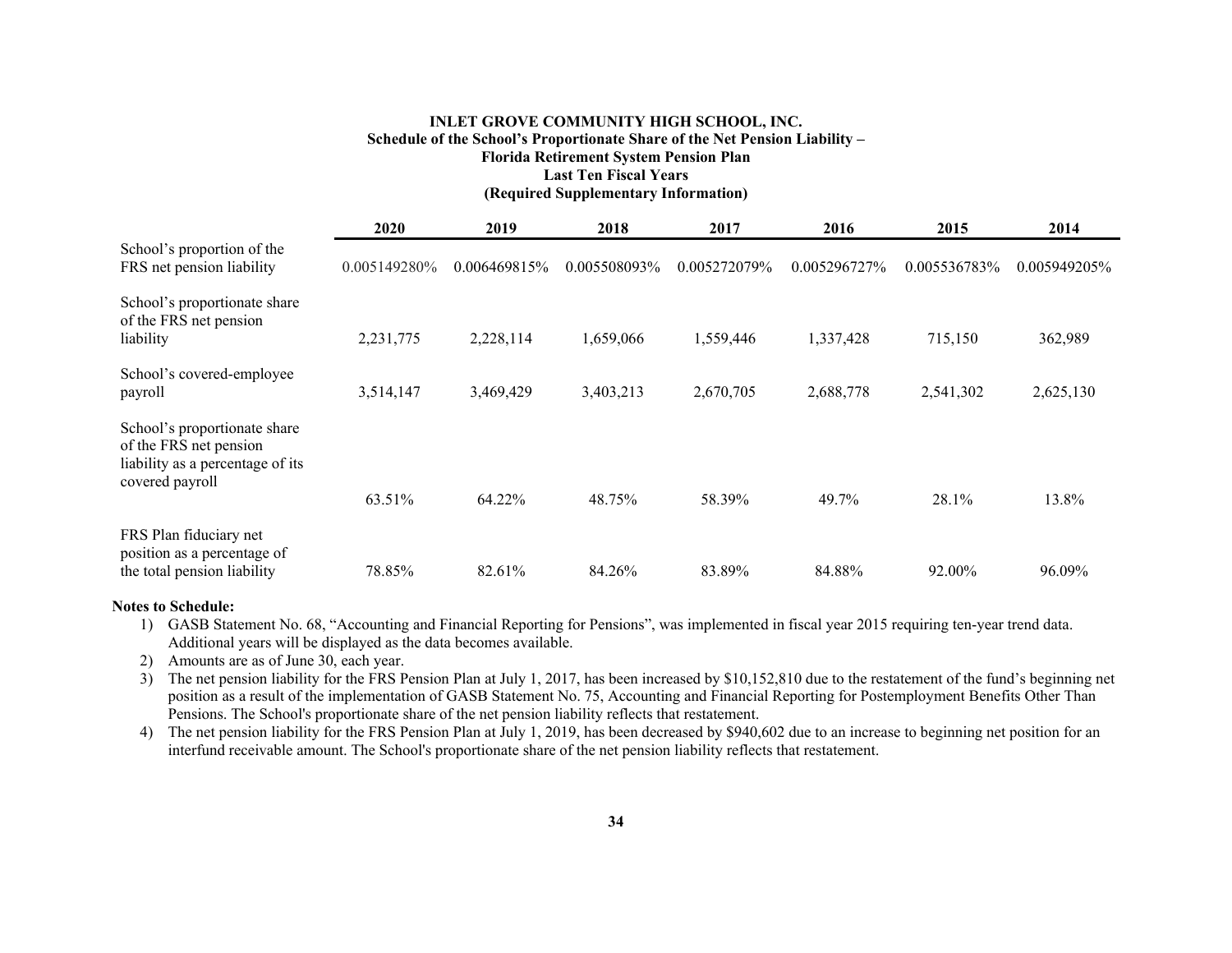#### **INLET GROVE COMMUNITY HIGH SCHOOL, INC. Schedule of the School's Proportionate Share of the Net Pension Liability – Health Insurance Subsidy Plan Last Ten Fiscal Years (Required Supplementary Information)**

|                                                                                                               | 2020         | 2019         | 2018            | 2017         | 2016         | 2015         | 2014         |
|---------------------------------------------------------------------------------------------------------------|--------------|--------------|-----------------|--------------|--------------|--------------|--------------|
| School's proportion of the<br>HIS net pension liability                                                       | 0.008974490% | 0.009960912% | $0.009010001\%$ | 0.008378849% | 0.008709768% | 0.008365692% | 0.008835314% |
| School's proportionate share<br>of the HIS net pension<br>liability                                           | 1,095,771    | 1,114,526    | 953,629         | 895,905      | 1,015,087    | 853,169      | 826,123      |
| School's covered-employee<br>payroll                                                                          | 3,514,147    | 3,469,429    | 3,403,213       | 2,670,705    | 2,688,778    | 2,541,302    | 2,625,130    |
| School's proportionate share<br>of the HIS net pension<br>liability as a percentage of its<br>covered payroll | 31.18%       | 32.12%       | 28.02%          | 33.5%        | 37.8%        | 33.6%        | 31.5%        |
| HIS Plan fiduciary net<br>position as a percentage of<br>the total pension liability                          | $3.00\%$     | 2.63%        | 2.15%           | $1.64\%$     | 0.97%        | $0.50\%$     | $0.99\%$     |

#### **Notes to Schedule:**

1) GASB Statement No. 68, "Accounting and Financial Reporting for Pensions", was implemented in fiscal year 2015 requiring ten-year trend data. Additional years will be displayed as the data becomes available.

2) Amounts are as of June 30, each year.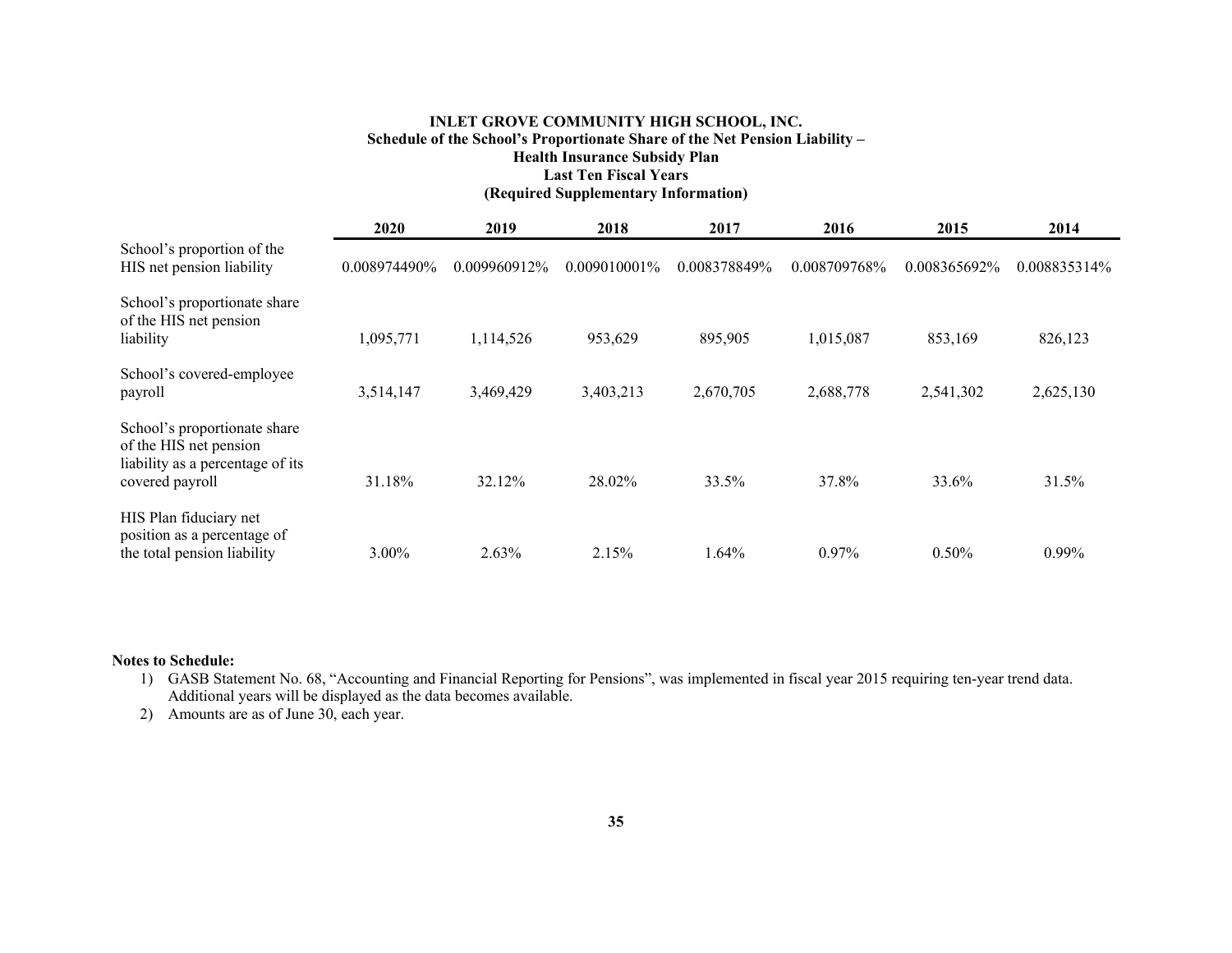#### **INLET GROVE COMMUNITY HIGH SCHOOL, INC.**

**Schedule of the School's Contributions – Florida Retirement System Pension Plan Last Ten Fiscal Years (Required Supplementary Information)** 

|                                                                                   | 2020      | 2019      | 2018                     | 2017      | 2016           | 2015      | 2014      |
|-----------------------------------------------------------------------------------|-----------|-----------|--------------------------|-----------|----------------|-----------|-----------|
| Contractually required<br>FRS contribution                                        | 239,717   | 171,088   | 200,611                  | 137,245   | 129,169        | 134,991   | 130,313   |
| FRS contributions in<br>relation to the<br>contractually required<br>contribution | 239,717   | 171,088   | 200,611                  | 137,245   | 129,169        | 134,991   | 130,313   |
| FRS contribution<br>deficiency (excess)                                           |           |           | $\overline{\phantom{a}}$ |           | $\blacksquare$ |           |           |
| School's covered-<br>employee payroll                                             | 3,514,147 | 3,469,429 | 3,403,213                | 2,670,705 | 2,688,778      | 2,541,302 | 2,625,130 |
| FRS contributions as a<br>percentage of covered<br>employee payroll               | 6.82%     | 4.9%      | 5.9%                     | 5.1%      | 4.8%           | 5.3%      | 5.0%      |

#### **Notes to Schedule:**

1) GASB Statement No. 68, "Accounting and Financial Reporting for Pensions", was implemented in fiscal year 2015 requiring ten-year trend data. Additional years will be displayed as the data becomes available.